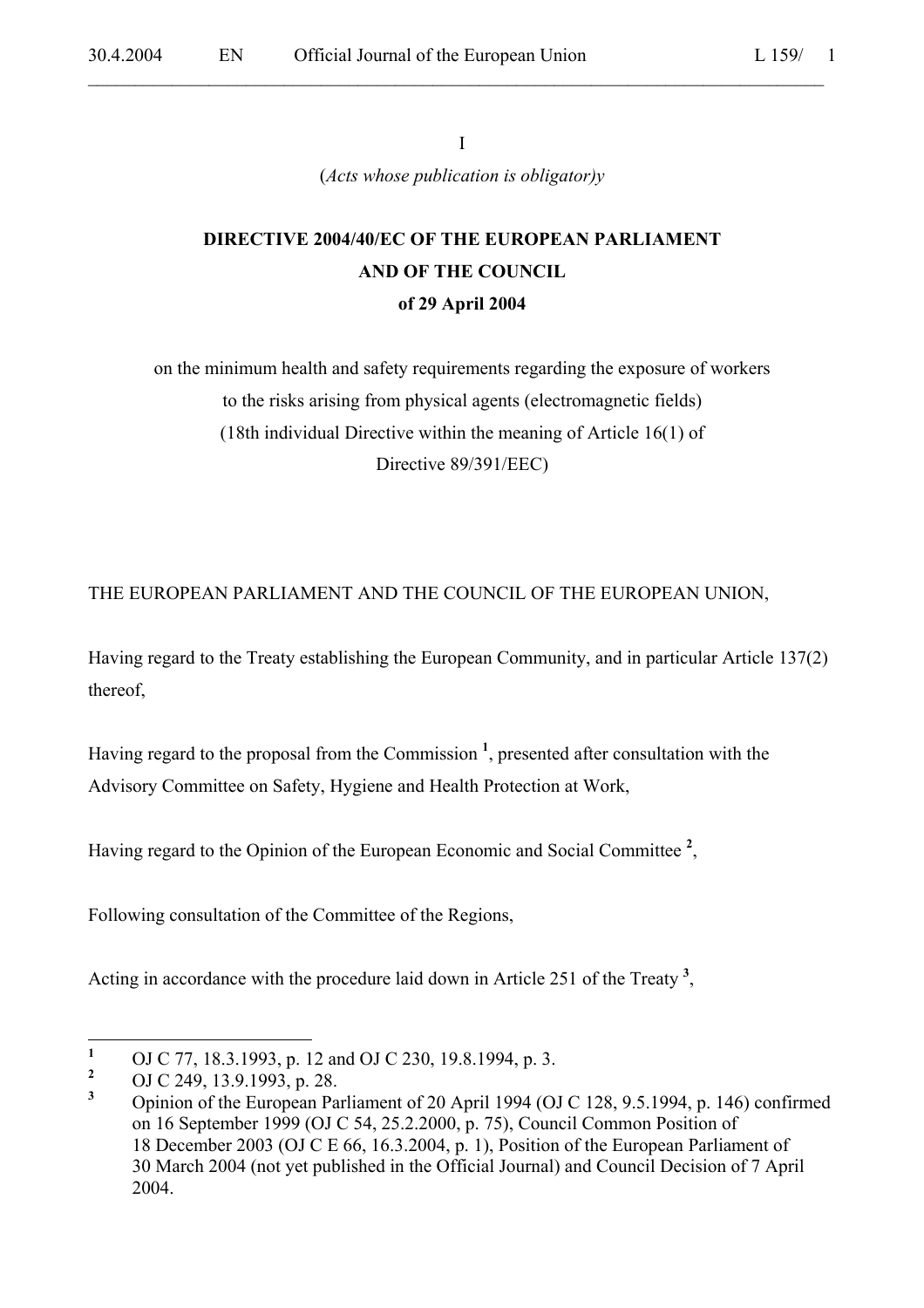Whereas:

(1) Under the Treaty the Council may, by means of directives, adopt minimum requirements for encouraging improvements, especially in the working environment, to guarantee a better level of protection of the health and safety of workers. Such directives are to avoid imposing administrative, financial and legal constraints in a way which would hold back the creation and development of small and medium-sized undertakings.

- (2) The communication from the Commission concerning its action programme relating to the implementation of the Community Charter of the Fundamental Social Rights of Workers provides for the introduction of minimum health and safety requirements regarding the exposure of workers to the risks caused by physical agents. In September 1990 the European Parliament adopted a Resolution concerning this action programme **<sup>1</sup>** , inviting the Commission in particular to draw up a specific directive on the risks caused by noise and vibration and by any other physical agents at the workplace.
- (3) As a first step, the European Parliament and the Council adopted Directive 2002/44/EC of 25 June 2002 on the minimum health and safety requirements regarding the exposure of workers to the risks arising from physical agents (vibration) (16th individual Directive within the meaning of Article 16(1) of Directive 89/391/EEC) **<sup>2</sup>** . Next, on 6 February 2003, the European Parliament and the Council adopted Directive 2003/10/EC on the minimum health and safety requirements regarding the exposure of workers to the risks arising from physical agents (noise) (17th individual Directive within the meaning of Article 16(1) of Directive 89/391/EEC) **<sup>3</sup>** .

 **1** OJ C 260, 15.10.1990, p.167.

**<sup>2</sup>** OJ L 177, 6.7.2002, p. 13.

**<sup>3</sup>** OJ L 42, 15.2.2003, p. 38.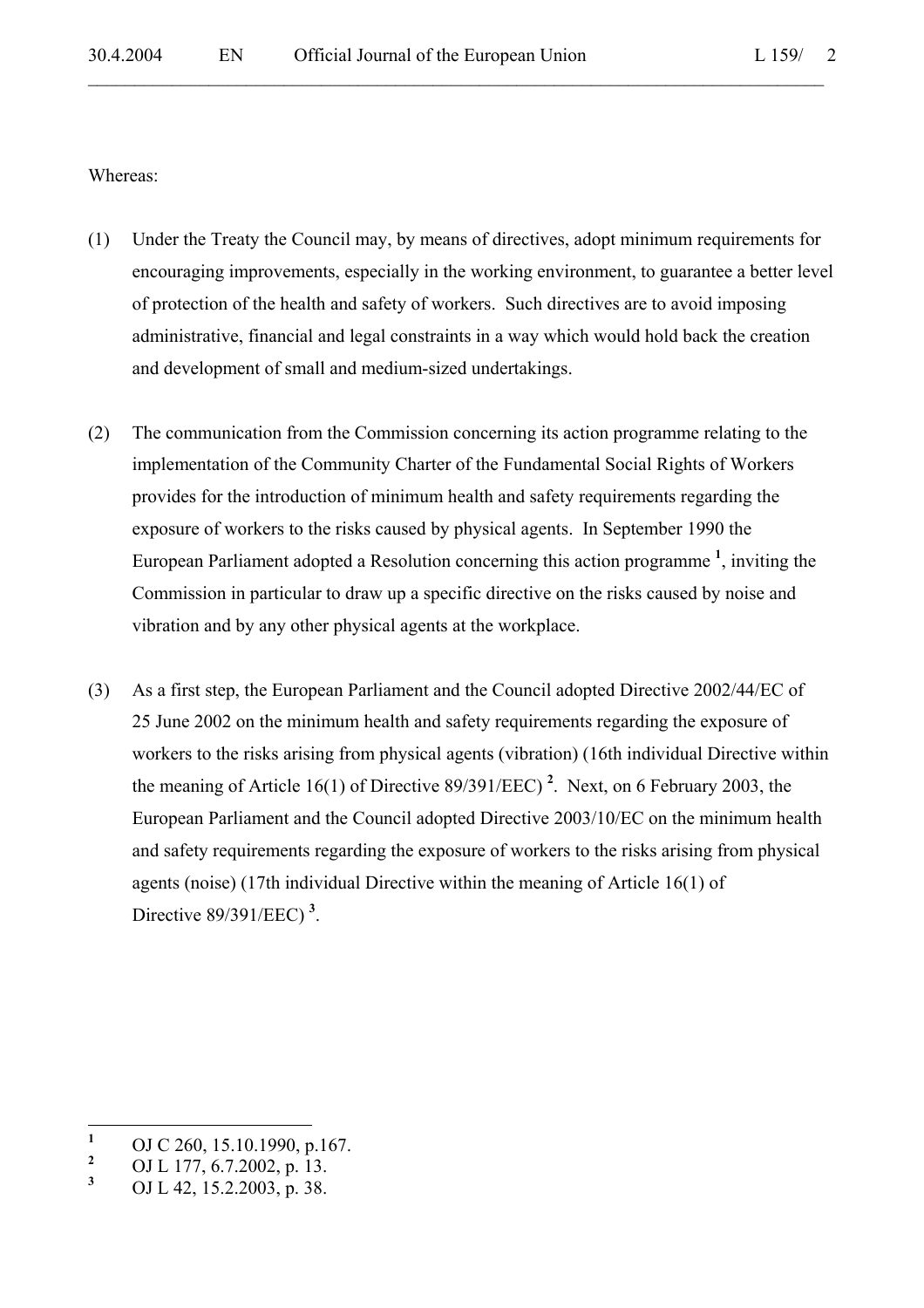(4) It is now considered necessary to introduce measures protecting workers from the risks associated with electromagnetic fields, owing to their effects on the health and safety of workers. However, the long-term effects, including possible carcinogenic effects due to exposure to time-varying electric, magnetic and electromagnetic fields for which there is no conclusive scientific evidence establishing a causal relationship, are not addressed in this Directive. These measures are intended not only to ensure the health and safety of each worker on an individual basis, but also to create a minimum basis of protection for all Community workers, in order to avoid possible distortions of competition.

- (5) This Directive lays down minimum requirements, thus giving Member States the option of maintaining or adopting more favourable provisions for the protection of workers, in particular the fixing of lower values for the action values or the exposure limit values for electromagnetic fields. The implementation of this Directive should not serve to justify any regression in relation to the situation which already prevails in each Member State.
- (6) A system of protection against electromagnetic fields should limit itself to a definition, free of excessive detail, of the objectives to be attained, the principles to be observed and the fundamental values to be applied, in order to enable Member States to apply the minimum requirements in an equivalent manner.
- (7) The level of exposure to electromagnetic fields can be more effectively reduced by incorporating preventive measures into the design of workstations and by selecting work equipment, procedures and methods so as to give priority to reducing the risks at source. Provisions relating to work equipment and methods thus contribute to the protection of the workers involved.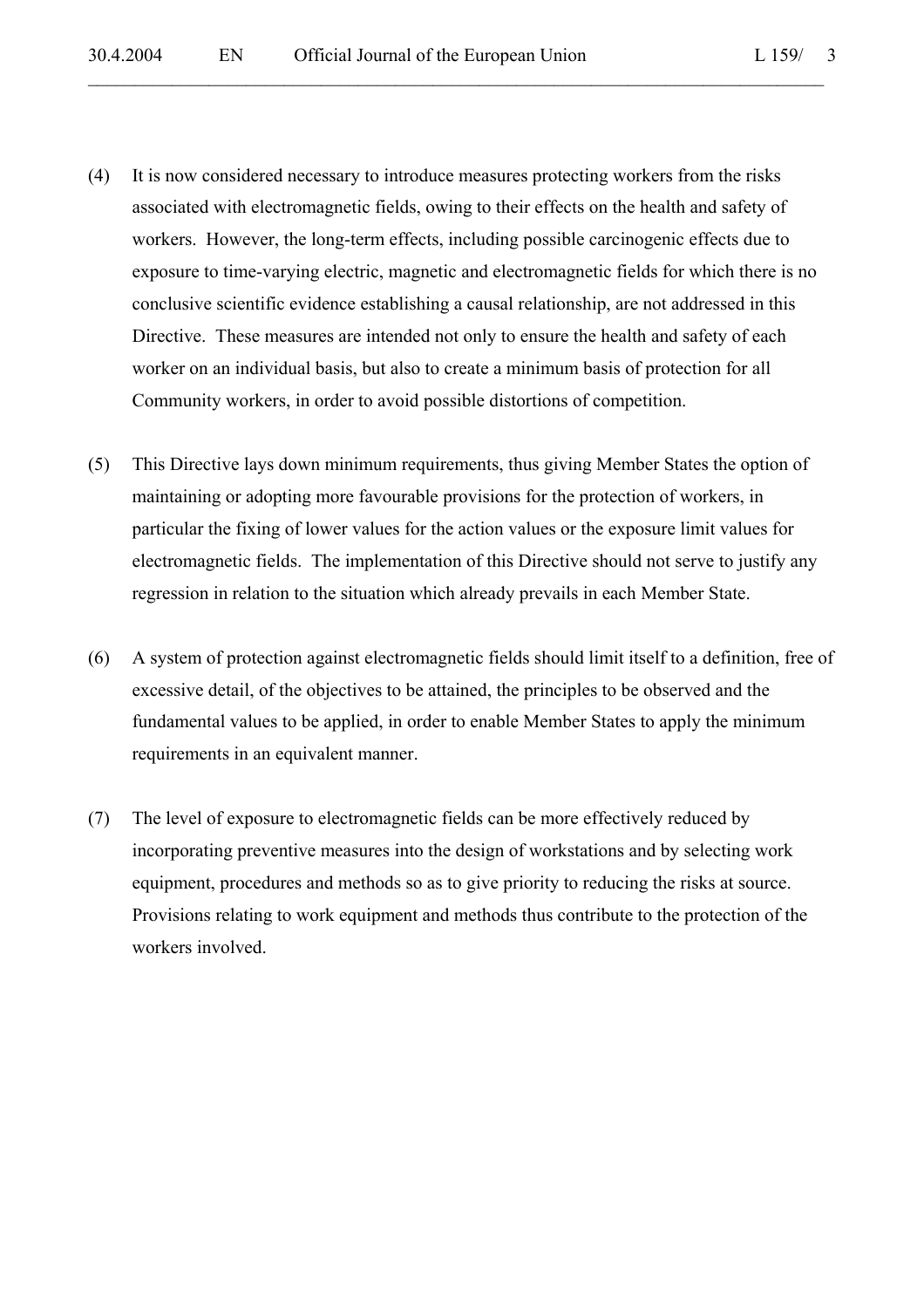(8) Employers should make adjustments in the light of technical progress and scientific knowledge regarding risks related to exposure to electromagnetic fields, with a view to improving the safety and health protection of workers.

 $\mathcal{L}_\mathcal{L} = \mathcal{L}_\mathcal{L} = \mathcal{L}_\mathcal{L} = \mathcal{L}_\mathcal{L} = \mathcal{L}_\mathcal{L} = \mathcal{L}_\mathcal{L} = \mathcal{L}_\mathcal{L} = \mathcal{L}_\mathcal{L} = \mathcal{L}_\mathcal{L} = \mathcal{L}_\mathcal{L} = \mathcal{L}_\mathcal{L} = \mathcal{L}_\mathcal{L} = \mathcal{L}_\mathcal{L} = \mathcal{L}_\mathcal{L} = \mathcal{L}_\mathcal{L} = \mathcal{L}_\mathcal{L} = \mathcal{L}_\mathcal{L}$ 

- (9) Since this Directive is an individual Directive within the meaning of Article 16(1) of Council Directive 89/391/EEC of 12 June 1989 on the introduction of measures to encourage improvements in the safety and health of workers at work  $<sup>1</sup>$ , that Directive therefore applies to</sup> the exposure of workers to electromagnetic fields, without prejudice to more stringent and/or specific provisions contained in this Directive.
- (10) This Directive constitutes a practical step towards creating the social dimension of the internal market.
- (11) The measures necessary for the implementation of this Directive should be adopted in accordance with Council Decision 1999/468/EC of 28 June 1999 laying down the procedures for the exercise of implementing powers conferred on the Commission **<sup>2</sup>** .
- (12) Adherence to the exposure limit and action values should provide a high level of protection as regards the established health effects that may result from exposure to electromagnetic fields but such adherence may not necessarily avoid interference problems with, or effects on the functioning of, medical devices such as metallic prostheses, cardiac pacemakers and defibrillators, cochlear implants and other implants; interference problems especially with pacemakers may occur at levels below the action values and should therefore be the object of appropriate precautions and protective measures,

HAVE ADOPTED THIS DIRECTIVE:

 **1** OJ L 183, 29.6.1989, p. 1. Directive as amended by Regulation (EC) No 1882/2003 of the European Parliament and of the Council (OJ L 284, 31.10.2003, p. 1).

**<sup>2</sup>** OJ L 184, 17.7.1999, p. 23.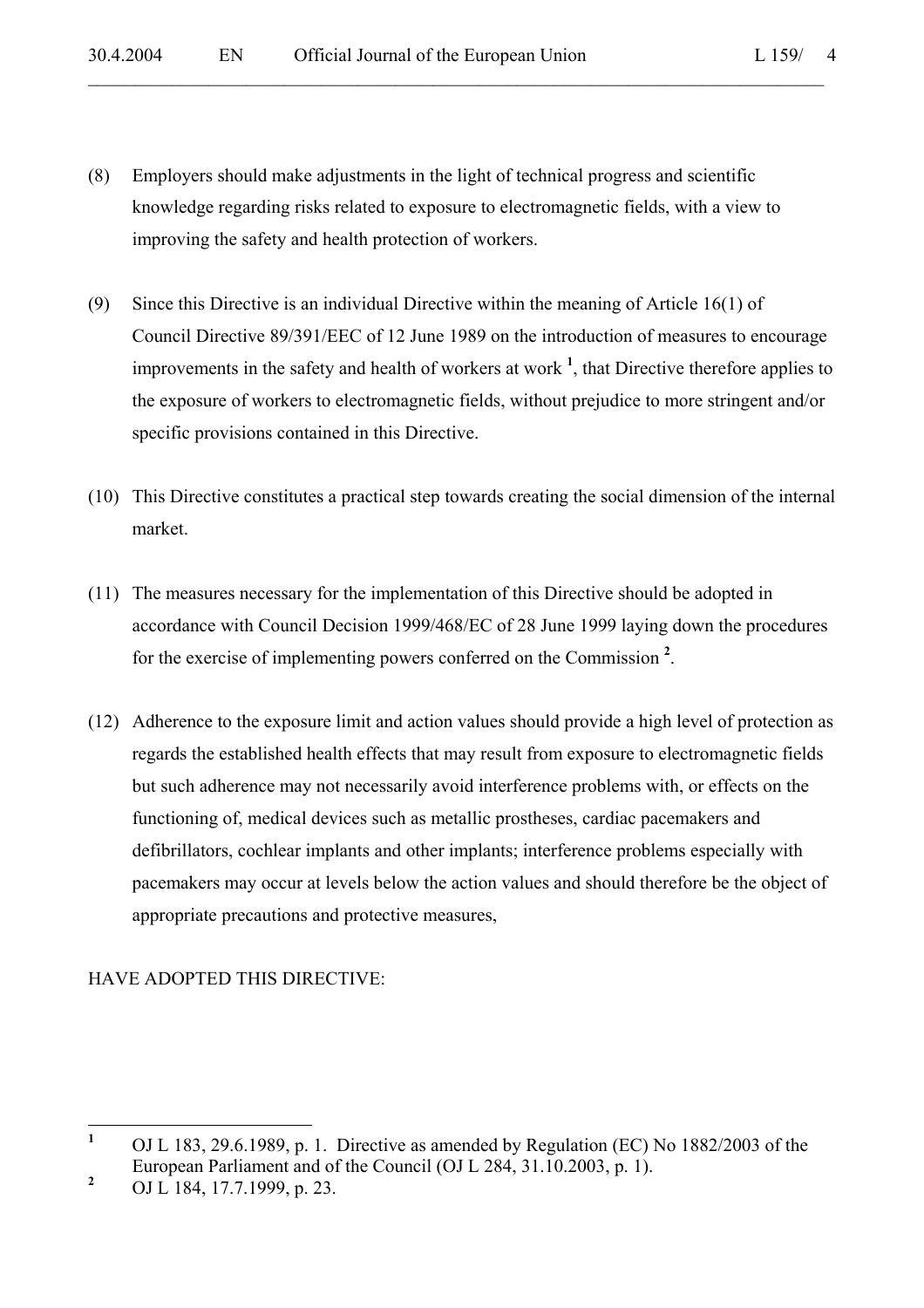### SECTION I

 $\mathcal{L}_\mathcal{L} = \mathcal{L}_\mathcal{L} = \mathcal{L}_\mathcal{L} = \mathcal{L}_\mathcal{L} = \mathcal{L}_\mathcal{L} = \mathcal{L}_\mathcal{L} = \mathcal{L}_\mathcal{L} = \mathcal{L}_\mathcal{L} = \mathcal{L}_\mathcal{L} = \mathcal{L}_\mathcal{L} = \mathcal{L}_\mathcal{L} = \mathcal{L}_\mathcal{L} = \mathcal{L}_\mathcal{L} = \mathcal{L}_\mathcal{L} = \mathcal{L}_\mathcal{L} = \mathcal{L}_\mathcal{L} = \mathcal{L}_\mathcal{L}$ 

#### GENERAL PROVISIONS

#### Article 1

#### Aim and scope

1. This Directive, which is the 18th individual Directive within the meaning of Article 16(1) of Directive 89/391/EEC, lays down minimum requirements for the protection of workers from risks to their health and safety arising or likely to arise from exposure to electromagnetic fields (0 Hz to 300 GHz) during their work.

2. This Directive refers to the risk to the health and safety of workers due to known short-term adverse effects in the human body caused by the circulation of induced currents and by energy absorption as well as by contact currents.

3. This Directive does not address suggested long-term effects.

4. This Directive does not address the risks resulting from contact with live conductors.

5. Directive 89/391/EEC shall apply fully to the whole area referred to in paragraph 1, without prejudice to more stringent and/or more specific provisions contained in this Directive.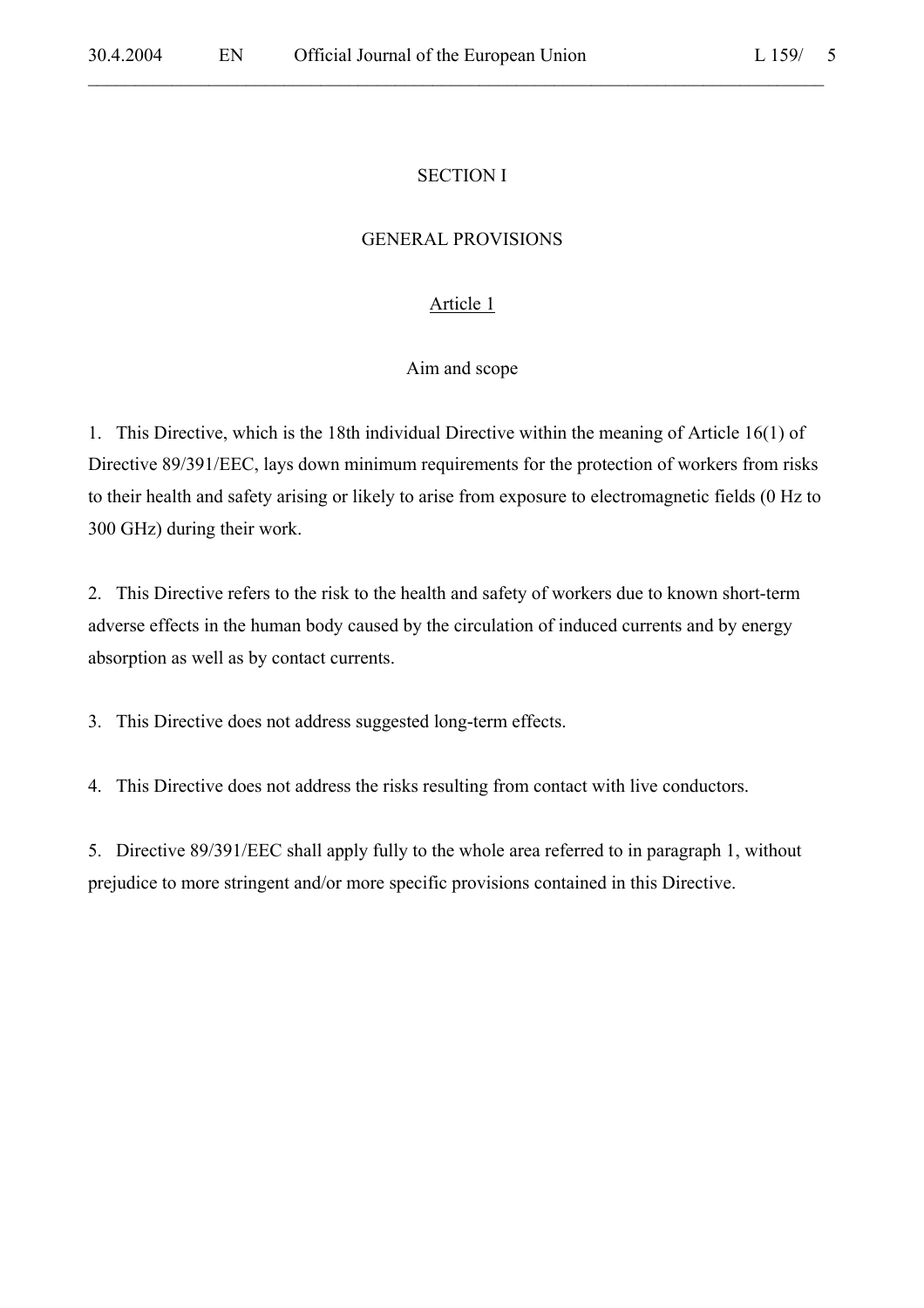$\mathcal{L}_\mathcal{L} = \mathcal{L}_\mathcal{L} = \mathcal{L}_\mathcal{L} = \mathcal{L}_\mathcal{L} = \mathcal{L}_\mathcal{L} = \mathcal{L}_\mathcal{L} = \mathcal{L}_\mathcal{L} = \mathcal{L}_\mathcal{L} = \mathcal{L}_\mathcal{L} = \mathcal{L}_\mathcal{L} = \mathcal{L}_\mathcal{L} = \mathcal{L}_\mathcal{L} = \mathcal{L}_\mathcal{L} = \mathcal{L}_\mathcal{L} = \mathcal{L}_\mathcal{L} = \mathcal{L}_\mathcal{L} = \mathcal{L}_\mathcal{L}$ 

### **Definitions**

For the purposes of this Directive, the following definitions shall apply:

- (a) "electromagnetic fields": static magnetic and time-varying electric, magnetic and electromagnetic fields with frequencies up to 300 GHz;
- (b) "exposure limit values": limits on exposure to electromagnetic fields which are based directly on established health effects and biological considerations. Compliance with these limits will ensure that workers exposed to electromagnetic fields are protected against all known adverse health effects;
- (c) "action values": the magnitude of directly measurable parameters, provided in terms of electric field strength (E), magnetic field strength (H), magnetic flux density (B) and power density (S), at which one or more of the specified measures in this Directive must be undertaken. Compliance with these values will ensure compliance with the relevant exposure limit values.

### Article 3

Exposure limit values and action values

1. The exposure limit values are as set out in the Annex, Table 1.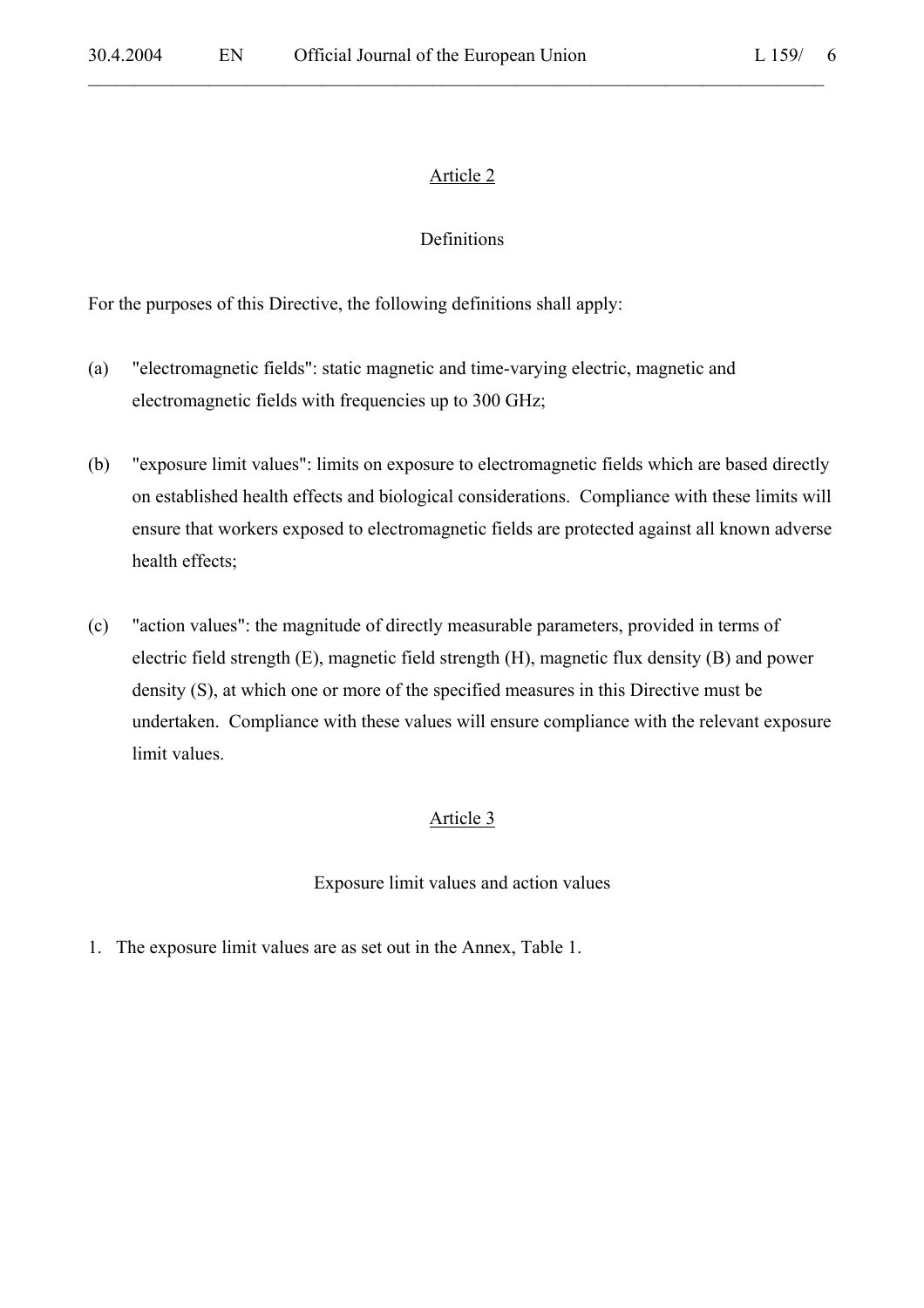2. The action values are as set out in the Annex, Table 2.

3. For the assessment, measurement and/or calculation of workers' exposure to electromagnetic fields, until harmonised European standards from the European Committee for Electrotechnical Standardisation (CENELEC) cover all relevant assessment, measurement and calculation situations, Member States may employ other scientifically-based standards or guidelines.

 $\mathcal{L}_\mathcal{L} = \mathcal{L}_\mathcal{L} = \mathcal{L}_\mathcal{L} = \mathcal{L}_\mathcal{L} = \mathcal{L}_\mathcal{L} = \mathcal{L}_\mathcal{L} = \mathcal{L}_\mathcal{L} = \mathcal{L}_\mathcal{L} = \mathcal{L}_\mathcal{L} = \mathcal{L}_\mathcal{L} = \mathcal{L}_\mathcal{L} = \mathcal{L}_\mathcal{L} = \mathcal{L}_\mathcal{L} = \mathcal{L}_\mathcal{L} = \mathcal{L}_\mathcal{L} = \mathcal{L}_\mathcal{L} = \mathcal{L}_\mathcal{L}$ 

#### SECTION II

#### OBLIGATIONS OF EMPLOYERS

#### Article 4

#### Determination of exposure and assessment of risks

1. In carrying out the obligations laid down in Articles 6(3) and 9(1) of Directive 89/391/EEC, the employer shall assess and, if necessary, measure and/or calculate the levels of electromagnetic fields to which workers are exposed. Assessment, measurement and calculation may, until harmonised European standards from CENELEC cover all relevant assessment, measurement and calculation situations, be carried out in accordance with the scientifically-based standards and guidelines referred to in Article 3 and, when relevant, by taking into account the emission levels provided by the manufacturers of the equipment when it is covered by the relevant Community Directives.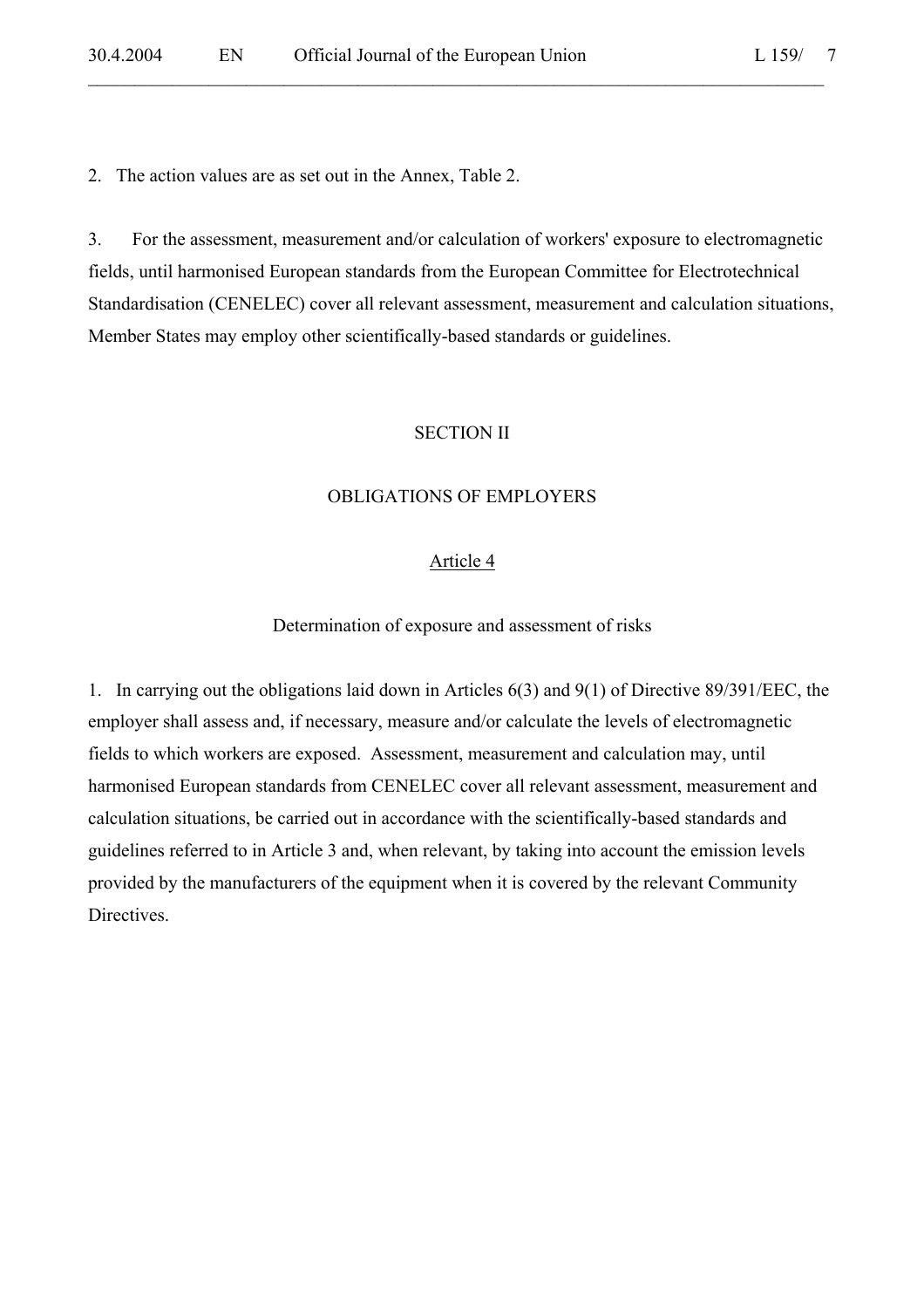2. On the basis of the assessment of the levels of electromagnetic fields undertaken in accordance with paragraph 1, if the action values referred to in Article 3 are exceeded, the employer shall assess and, if necessary, calculate whether the exposure limit values are exceeded.

 $\mathcal{L}_\mathcal{L} = \mathcal{L}_\mathcal{L} = \mathcal{L}_\mathcal{L} = \mathcal{L}_\mathcal{L} = \mathcal{L}_\mathcal{L} = \mathcal{L}_\mathcal{L} = \mathcal{L}_\mathcal{L} = \mathcal{L}_\mathcal{L} = \mathcal{L}_\mathcal{L} = \mathcal{L}_\mathcal{L} = \mathcal{L}_\mathcal{L} = \mathcal{L}_\mathcal{L} = \mathcal{L}_\mathcal{L} = \mathcal{L}_\mathcal{L} = \mathcal{L}_\mathcal{L} = \mathcal{L}_\mathcal{L} = \mathcal{L}_\mathcal{L}$ 

3. The assessment, measurement and/or calculations referred to in paragraphs 1 and 2 need not be carried out in workplaces open to the public provided that an evaluation has already been undertaken in accordance with the provisions of Council Recommendation 1999/519/EC of 12 July 1999 on the limitation of exposure of the general public to electromagnetic fields (O Hz to 300 GHz) **<sup>1</sup>** , and the restrictions as specified therein are respected for workers and safety risks are excluded.

4. The assessment, measurement and/or calculations referred to in paragraphs 1 and 2 shall be planned and carried out by competent services or persons at suitable intervals, taking particular account of the provisions of Article 7 and Article 11 of Directive 89/391/EEC concerning the necessary competent services or persons and the consultation and participation of workers. The data obtained from the assessment, measurement and/or calculation of the level of exposure shall be preserved in a suitable form so as to permit consultation at a later stage.

5. Pursuant to Article 6(3) of Directive 89/391/EEC, the employer shall give particular attention, when carrying out the risk assessment, to the following:

(a) the level, frequency spectrum, duration and type of exposure;

(b) the exposure limit values and action values referred to in Article 3 of this Directive;

 **1** OJ L 199, 30.7.1999, p. 59.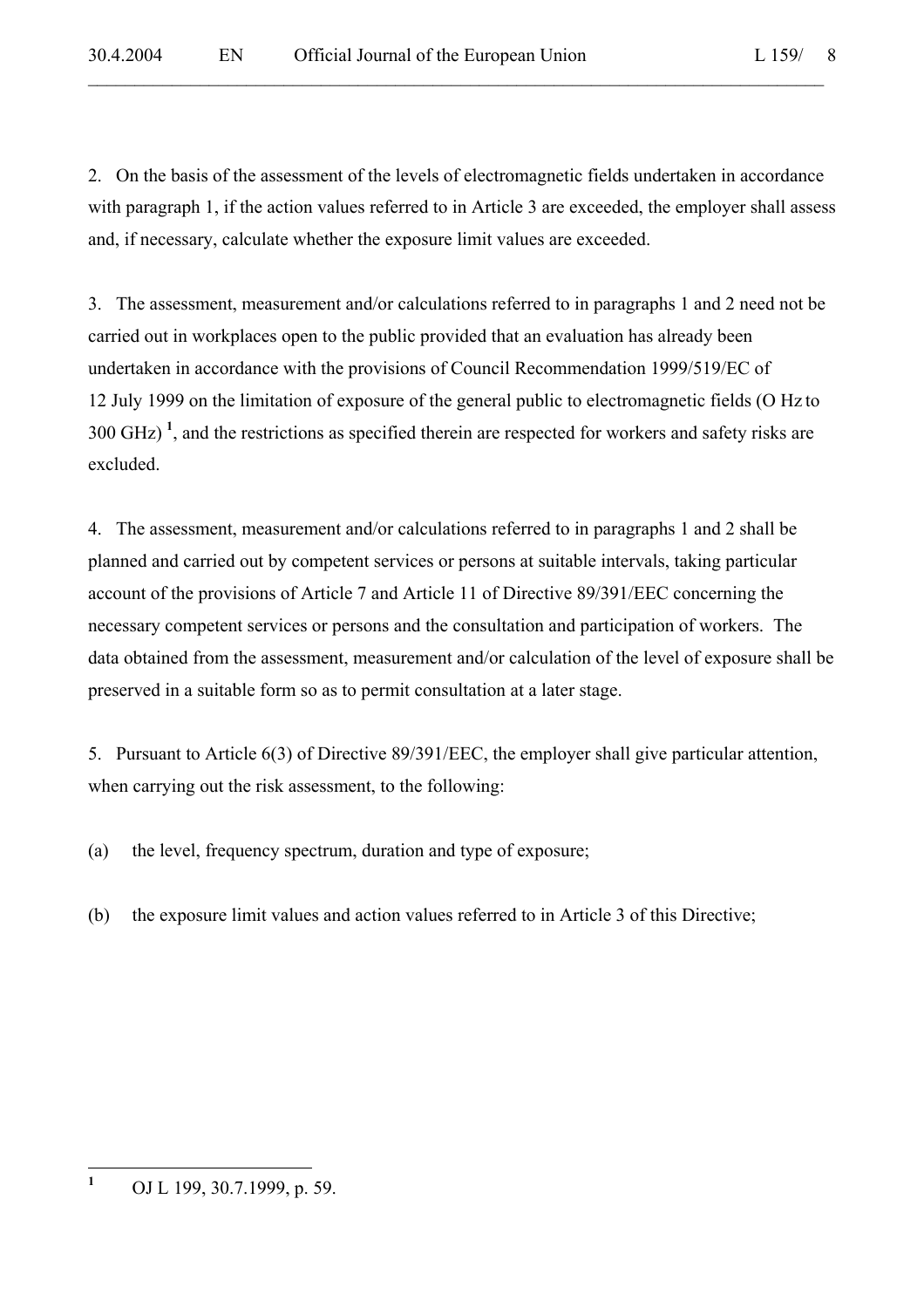- (c) any effects concerning the health and safety of workers at particular risk;
- (d) any indirect effects, such as:
	- (i) interference with medical electronic equipment and devices (including cardiac pacemakers and other implanted devices);
	- (ii) the projectile risk from ferromagnetic objects in static magnetic fields with a magnetic flux density greater than 3 mT;
	- (iii) initiation of electro-explosive devices (detonators);
	- (iv) fires and explosions resulting from ignition of flammable materials by sparks caused by induced fields, contact currents or spark discharges;
- (e) the existence of replacement equipment designed to reduce the levels of exposure to electromagnetic fields;
- (f) appropriate information obtained from health surveillance, including published information, as far as possible;
- (g) multiple sources of exposure;
- (h) simultaneous exposure to multiple frequency fields.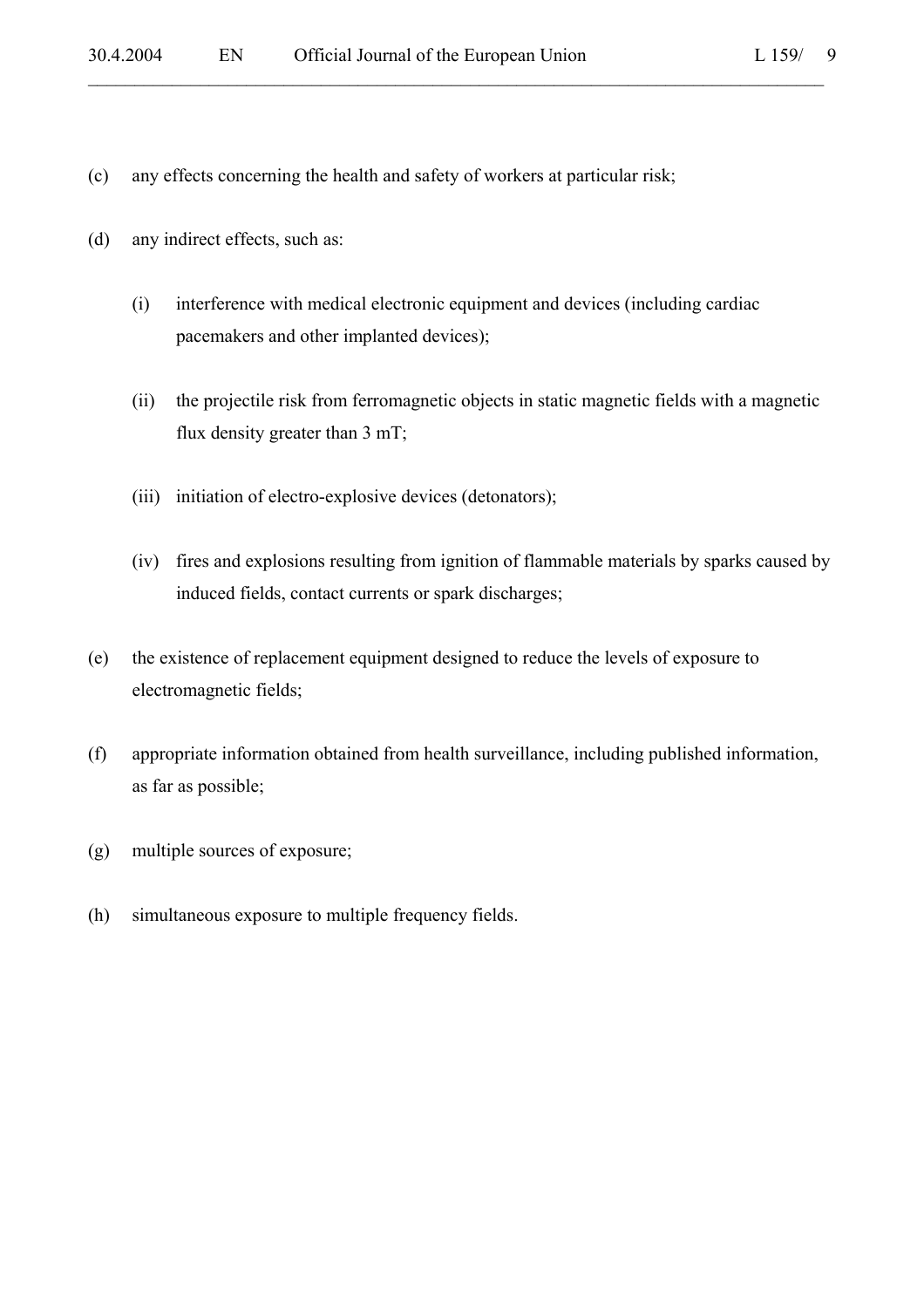6. The employer shall be in possession of an assessment of the risk in accordance with Article 9(1)(a) of Directive 89/391/EEC and shall identify which measures must be taken in accordance with Articles 5 and 6 of this Directive. The risk assessment shall be recorded on a suitable medium, according to national law and practice; it may include a justification by the employer that the nature and extent of the risks related to electromagnetic fields make a further detailed risk assessment unnecessary. The risk assessment shall be updated on a regular basis, particularly if there have been significant changes which could render it out of date, or when the results of health surveillance show it to be necessary.

 $\mathcal{L}_\mathcal{L} = \mathcal{L}_\mathcal{L} = \mathcal{L}_\mathcal{L} = \mathcal{L}_\mathcal{L} = \mathcal{L}_\mathcal{L} = \mathcal{L}_\mathcal{L} = \mathcal{L}_\mathcal{L} = \mathcal{L}_\mathcal{L} = \mathcal{L}_\mathcal{L} = \mathcal{L}_\mathcal{L} = \mathcal{L}_\mathcal{L} = \mathcal{L}_\mathcal{L} = \mathcal{L}_\mathcal{L} = \mathcal{L}_\mathcal{L} = \mathcal{L}_\mathcal{L} = \mathcal{L}_\mathcal{L} = \mathcal{L}_\mathcal{L}$ 

#### Article 5

#### Provisions aimed at avoiding or reducing risks

1. Taking account of technical progress and of the availability of measures to control the risk at source, the risks arising from exposure to electromagnetic fields shall be eliminated or reduced to a minimum.

The reduction of risks arising from exposure to electromagnetic fields shall be based on the general principles of prevention set out in Directive 89/391/EEC.

2. On the basis of the risk assessment referred to in Article 4, once the action values referred to in Article 3 are exceeded, the employer, unless the assessment carried out in accordance with Article 4(2) demonstrates that the exposure limit values are not exceeded and that safety risks can be excluded, shall devise and implement an action plan comprising technical and/or organisational measures intended to prevent exposure exceeding the exposure limit values, taking into account in particular:

(a) other working methods that entail less exposure to electromagnetic fields;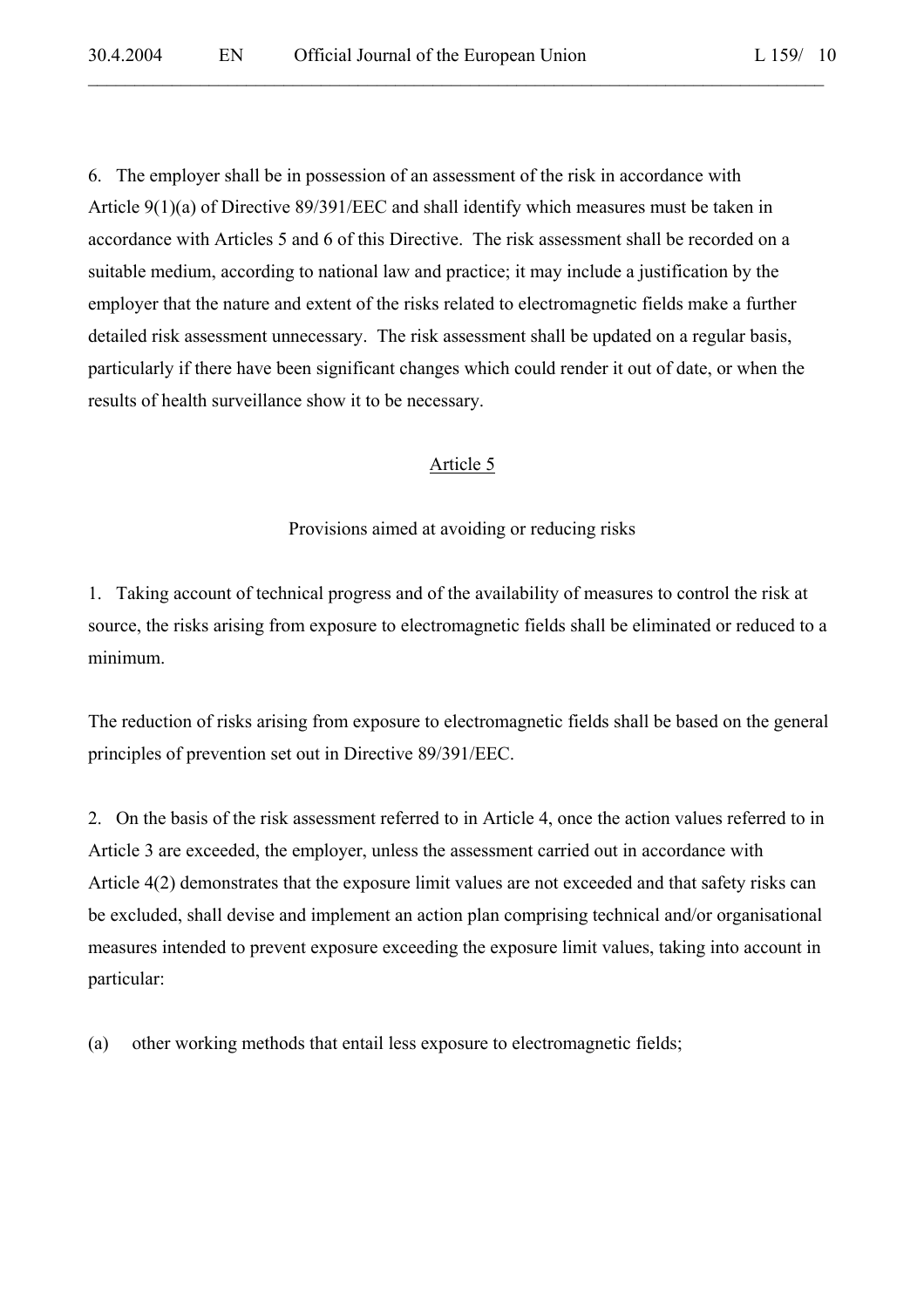(b) the choice of equipment emitting less electromagnetic fields, taking account of the work to be done;

 $\mathcal{L}_\mathcal{L} = \mathcal{L}_\mathcal{L} = \mathcal{L}_\mathcal{L} = \mathcal{L}_\mathcal{L} = \mathcal{L}_\mathcal{L} = \mathcal{L}_\mathcal{L} = \mathcal{L}_\mathcal{L} = \mathcal{L}_\mathcal{L} = \mathcal{L}_\mathcal{L} = \mathcal{L}_\mathcal{L} = \mathcal{L}_\mathcal{L} = \mathcal{L}_\mathcal{L} = \mathcal{L}_\mathcal{L} = \mathcal{L}_\mathcal{L} = \mathcal{L}_\mathcal{L} = \mathcal{L}_\mathcal{L} = \mathcal{L}_\mathcal{L}$ 

- (c) technical measures to reduce the emission of electromagnetic fields including, where necessary, the use of interlocks, shielding or similar health protection mechanisms;
- (d) appropriate maintenance programmes for work equipment, workplaces and workstation systems;
- (e) the design and layout of workplaces and workstations;
- (f) limitation of the duration and intensity of the exposure;
- (g) the availability of adequate personal protection equipment.

3. On the basis of the risk assessment referred to in Article 4, workplaces where workers could be exposed to electromagnetic fields exceeding the action values shall be indicated by appropriate signs in accordance with Council Directive 92/58/EEC of 24 June 1992 on the minimum requirements for the provision of safety and/or health signs at work (ninth individual Directive within the meaning of Article 16(1) of Directive 89/391/EEC<sup>1</sup>, unless the assessment carried out in accordance with Article 4(2) demonstrates that the exposure limit values are not exceeded and that safety risks can be excluded. The areas in question shall be identified, and access to them limited where this is technically possible and where there is a risk that the exposure limit values could be exceeded.

4. In any event, workers shall not be exposed above the exposure limit values.

 **1** OJ L 245, 26.8.1992, p. 23.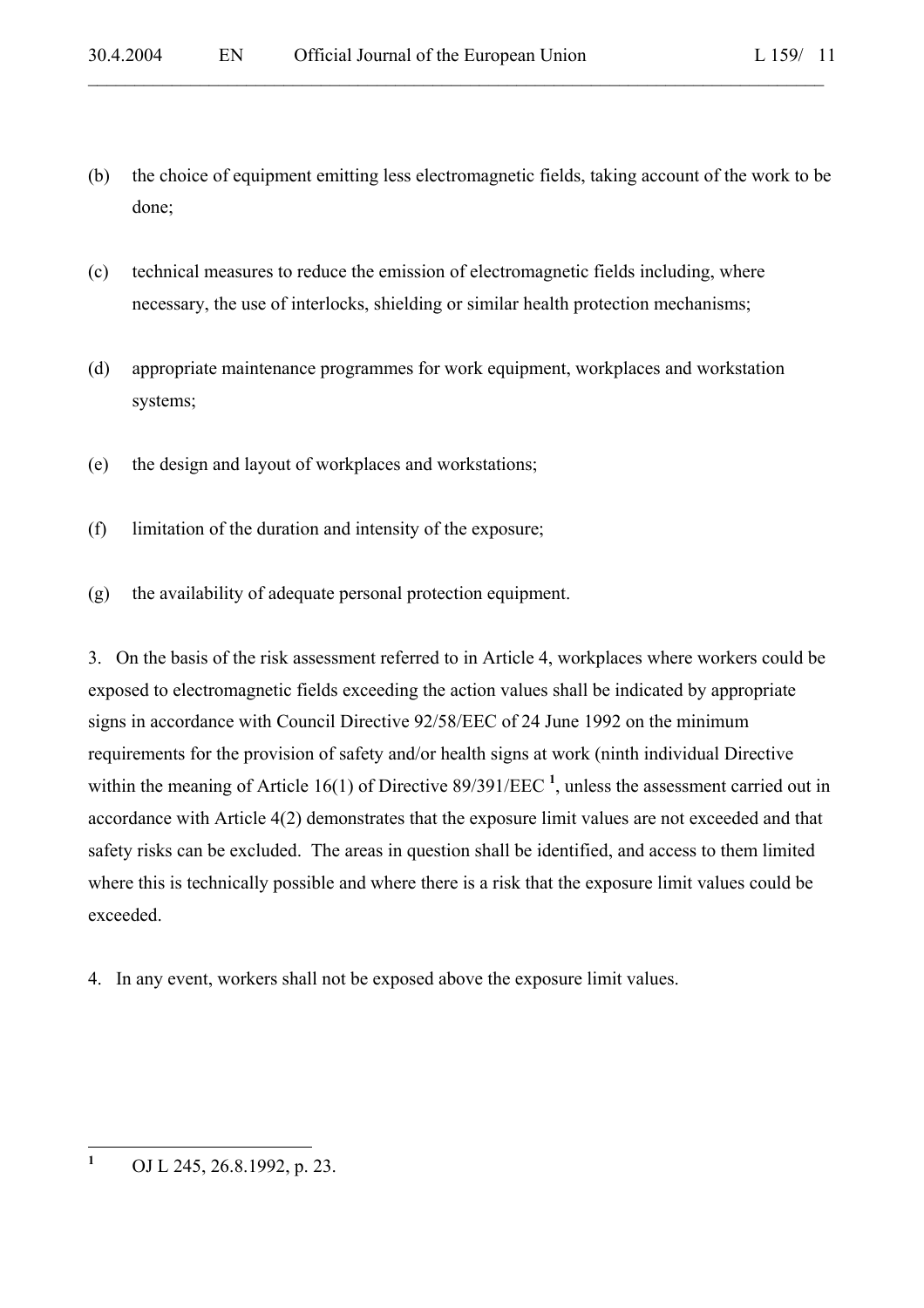If, despite the measures taken by the employer to comply with this Directive, the exposure limit values are exceeded, the employer shall take immediate action to reduce exposure below the exposure limit values. He shall identify the reasons why the exposure limit values have been exceeded, and shall amend the protection and prevention measures accordingly in order to prevent them being exceeded again.

 $\mathcal{L}_\mathcal{L} = \mathcal{L}_\mathcal{L} = \mathcal{L}_\mathcal{L} = \mathcal{L}_\mathcal{L} = \mathcal{L}_\mathcal{L} = \mathcal{L}_\mathcal{L} = \mathcal{L}_\mathcal{L} = \mathcal{L}_\mathcal{L} = \mathcal{L}_\mathcal{L} = \mathcal{L}_\mathcal{L} = \mathcal{L}_\mathcal{L} = \mathcal{L}_\mathcal{L} = \mathcal{L}_\mathcal{L} = \mathcal{L}_\mathcal{L} = \mathcal{L}_\mathcal{L} = \mathcal{L}_\mathcal{L} = \mathcal{L}_\mathcal{L}$ 

5. Pursuant to Article 15 of Directive 89/391/EEC, the employer shall adapt the measures referred to in this Article to the requirements of workers at particular risk.

#### Article 6

#### Worker information and training

Without prejudice to Articles 10 and 12 of Directive 89/391/EEC, the employer shall ensure that workers who are exposed to risks from electromagnetic fields at work and/or their representatives receive any necessary information and training relating to the outcome of the risk assessment provided for in Article 4(1) of this Directive, concerning in particular:

- (a) measures taken to implement this Directive;
- (b) the values and concepts of the exposure limit values and action values and the associated potential risks;
- (c) the results of the assessment, measurement and/or calculations of the levels of exposure to electromagnetic fields carried out in accordance with Article 4 of this Directive;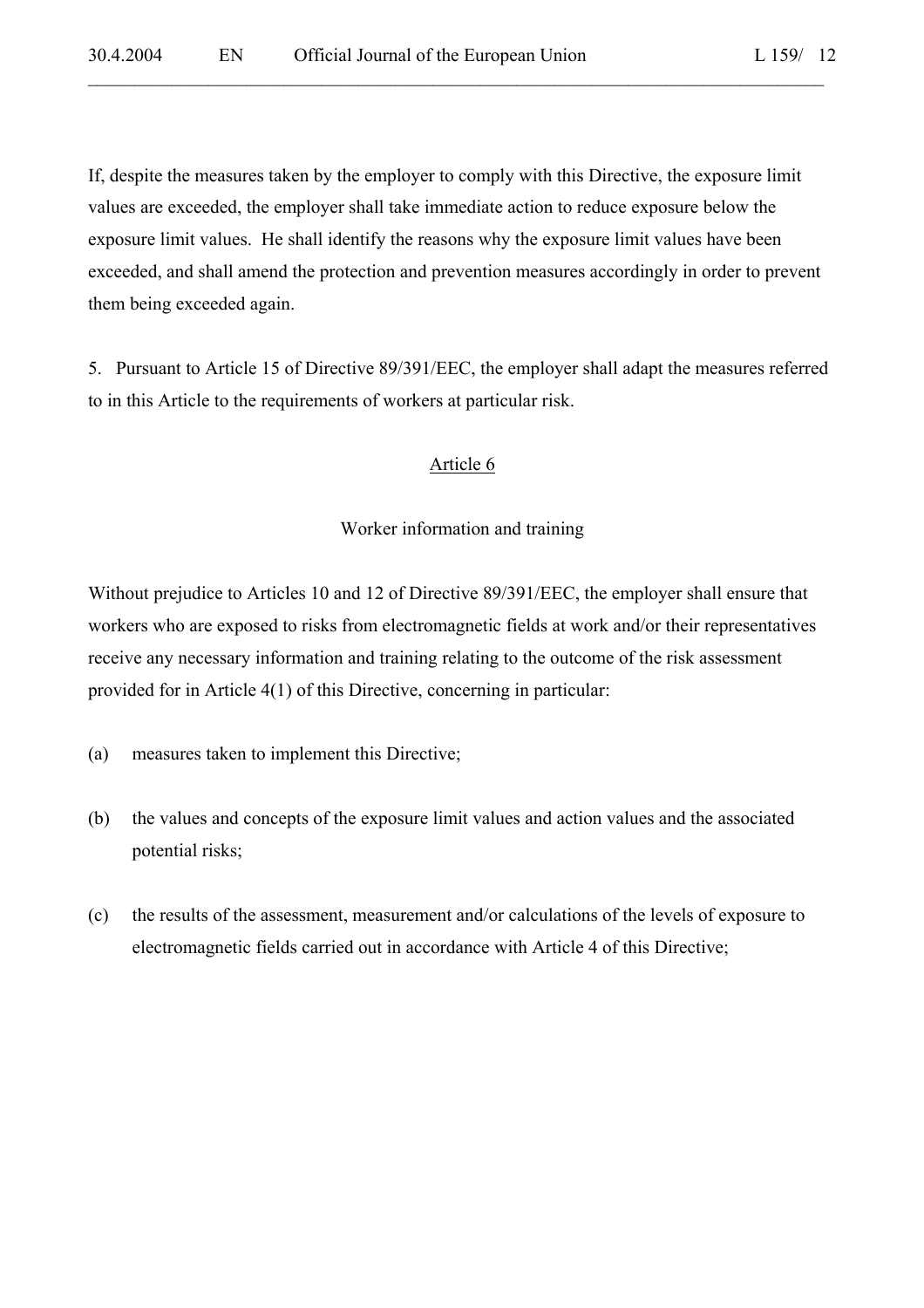- (d) how to detect adverse health effects of exposure and how to report them;
- (e) the circumstances in which workers are entitled to health surveillance;
- (f) safe working practices to minimise risks from exposure.

 $\mathcal{L}_\mathcal{L} = \mathcal{L}_\mathcal{L} = \mathcal{L}_\mathcal{L} = \mathcal{L}_\mathcal{L} = \mathcal{L}_\mathcal{L} = \mathcal{L}_\mathcal{L} = \mathcal{L}_\mathcal{L} = \mathcal{L}_\mathcal{L} = \mathcal{L}_\mathcal{L} = \mathcal{L}_\mathcal{L} = \mathcal{L}_\mathcal{L} = \mathcal{L}_\mathcal{L} = \mathcal{L}_\mathcal{L} = \mathcal{L}_\mathcal{L} = \mathcal{L}_\mathcal{L} = \mathcal{L}_\mathcal{L} = \mathcal{L}_\mathcal{L}$ 

#### Consultation and participation of workers

Consultation and participation of workers and/or of their representatives shall take place in accordance with Article 11 of Directive 89/391/EEC on the matters covered by this Directive.

### SECTION III

#### MISCELLANEOUS PROVISIONS

### Article 8

Health surveillance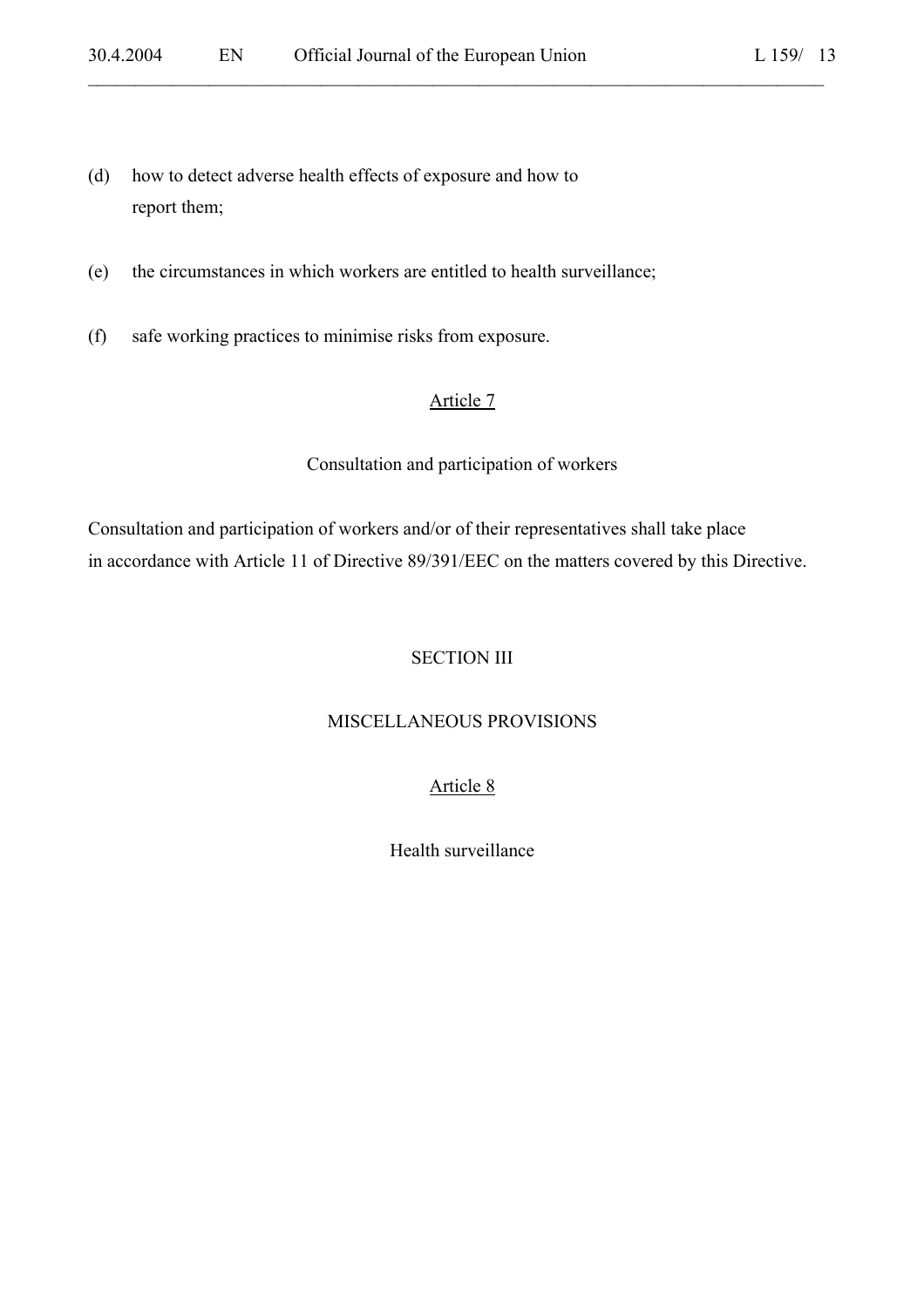1. With the objective of prevention and early diagnosis of any adverse health effects due to exposure to electromagnetic fields, appropriate health surveillance shall be carried out in accordance with Article 14 of Directive 89/391/EEC.

 $\mathcal{L}_\mathcal{L} = \mathcal{L}_\mathcal{L} = \mathcal{L}_\mathcal{L} = \mathcal{L}_\mathcal{L} = \mathcal{L}_\mathcal{L} = \mathcal{L}_\mathcal{L} = \mathcal{L}_\mathcal{L} = \mathcal{L}_\mathcal{L} = \mathcal{L}_\mathcal{L} = \mathcal{L}_\mathcal{L} = \mathcal{L}_\mathcal{L} = \mathcal{L}_\mathcal{L} = \mathcal{L}_\mathcal{L} = \mathcal{L}_\mathcal{L} = \mathcal{L}_\mathcal{L} = \mathcal{L}_\mathcal{L} = \mathcal{L}_\mathcal{L}$ 

In any event, where exposure above the limit values is detected, a medical examination shall be made available to the worker(s) concerned in accordance with national law and practice. If health damage resulting from such exposure is detected, a reassessment of the risks shall be carried out by the employer in accordance with Article 4.

2. The employer shall take appropriate measures to ensure that the doctor and/or the medical authority responsible for the health surveillance has access to the results of the risk assessment referred to in Article 4.

3. The results of health surveillance shall be preserved in a suitable form so as to permit consultation at later date, taking account of confidentiality requirements. Individual workers shall, at their request, have access to their own personal health records.

#### Article 9

#### Sanctions

Member States shall provide for adequate sanctions to be applicable in the event of infringement of national legislation adopted pursuant to this Directive. These sanctions must be effective, proportionate and dissuasive.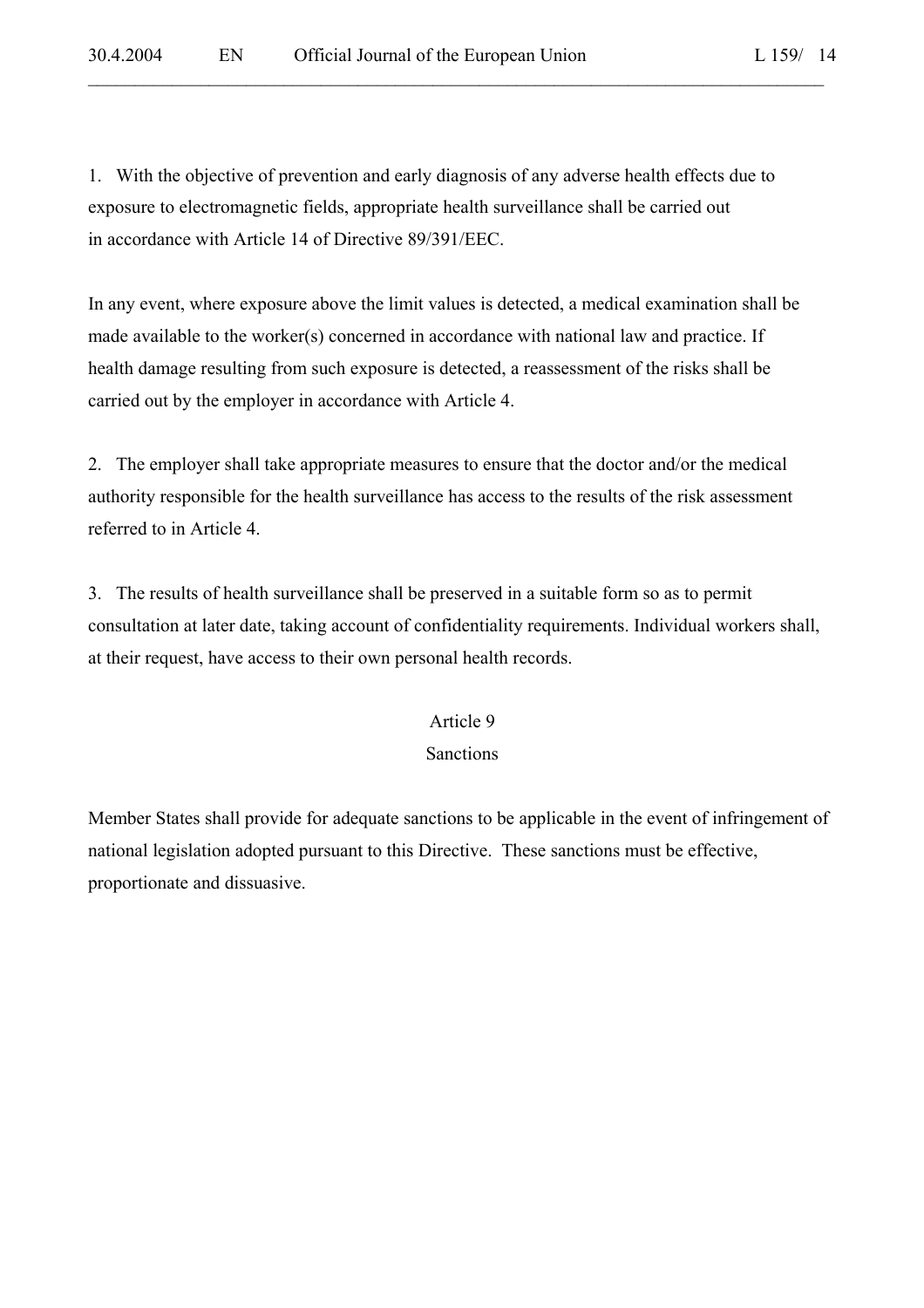$\mathcal{L}_\mathcal{L} = \mathcal{L}_\mathcal{L} = \mathcal{L}_\mathcal{L} = \mathcal{L}_\mathcal{L} = \mathcal{L}_\mathcal{L} = \mathcal{L}_\mathcal{L} = \mathcal{L}_\mathcal{L} = \mathcal{L}_\mathcal{L} = \mathcal{L}_\mathcal{L} = \mathcal{L}_\mathcal{L} = \mathcal{L}_\mathcal{L} = \mathcal{L}_\mathcal{L} = \mathcal{L}_\mathcal{L} = \mathcal{L}_\mathcal{L} = \mathcal{L}_\mathcal{L} = \mathcal{L}_\mathcal{L} = \mathcal{L}_\mathcal{L}$ 

### Technical amendments

1. Modifications of the exposure limit values and action values set out in the Annex shall be adopted by the European Parliament and the Council in accordance with the procedure laid down in Article 137(2) of the Treaty.

- 2. Amendments to the Annex of a strictly technical nature in line with:
- (a) the adoption of Directives in the field of technical harmonisation and standardisation with regard to the design, building, manufacture or construction of work equipment and/or workplaces;
- (b) technical progress, changes in the most relevant harmonised European standards or specifications, and new scientific findings concerning electromagnetic fields

shall be adopted in accordance with the regulatory procedure referred to in Article 11(2).

### Article 11

### Committee

1. The Commission shall be assisted by the Committee referred to in Article 17 of Directive 89/391/EEC.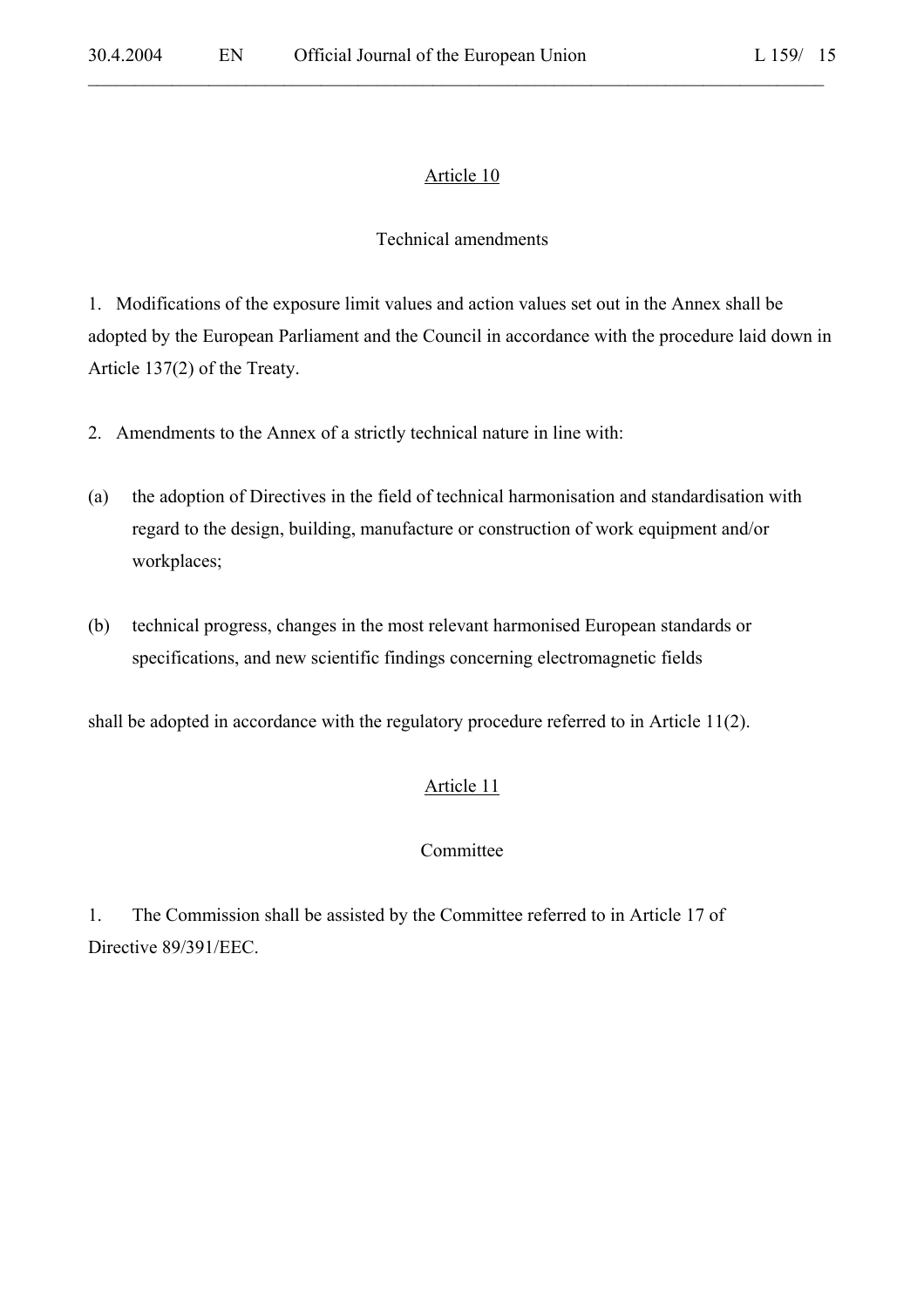2. Where reference is made to this paragraph, Articles 5 and 7 of Decision 1999/468/EC shall apply, having regard to the provisions of Article 8 thereof.

 $\mathcal{L}_\mathcal{L} = \mathcal{L}_\mathcal{L} = \mathcal{L}_\mathcal{L} = \mathcal{L}_\mathcal{L} = \mathcal{L}_\mathcal{L} = \mathcal{L}_\mathcal{L} = \mathcal{L}_\mathcal{L} = \mathcal{L}_\mathcal{L} = \mathcal{L}_\mathcal{L} = \mathcal{L}_\mathcal{L} = \mathcal{L}_\mathcal{L} = \mathcal{L}_\mathcal{L} = \mathcal{L}_\mathcal{L} = \mathcal{L}_\mathcal{L} = \mathcal{L}_\mathcal{L} = \mathcal{L}_\mathcal{L} = \mathcal{L}_\mathcal{L}$ 

The period referred to in Article 5(6) of Decision 1999/468/EC shall be set at three months.

3. The Committee shall adopt its rules of procedure.

### SECTION IV

### FINAL PROVISIONS

### Article 12

### Reports

Every five years Member States shall provide a report to the Commission on the practical implementation of this Directive, indicating the points of view of the social partners.

Every five years the Commission shall inform the European Parliament, the Council, the European Economic and Social Committee and the Advisory Committee on Safety and Health Protection at Work of the content of these reports, of its assessment of developments in the field in question and of any initiative, in particular as regards exposure to static magnetic fields*,* that may be warranted in the light of new scientific knowledge.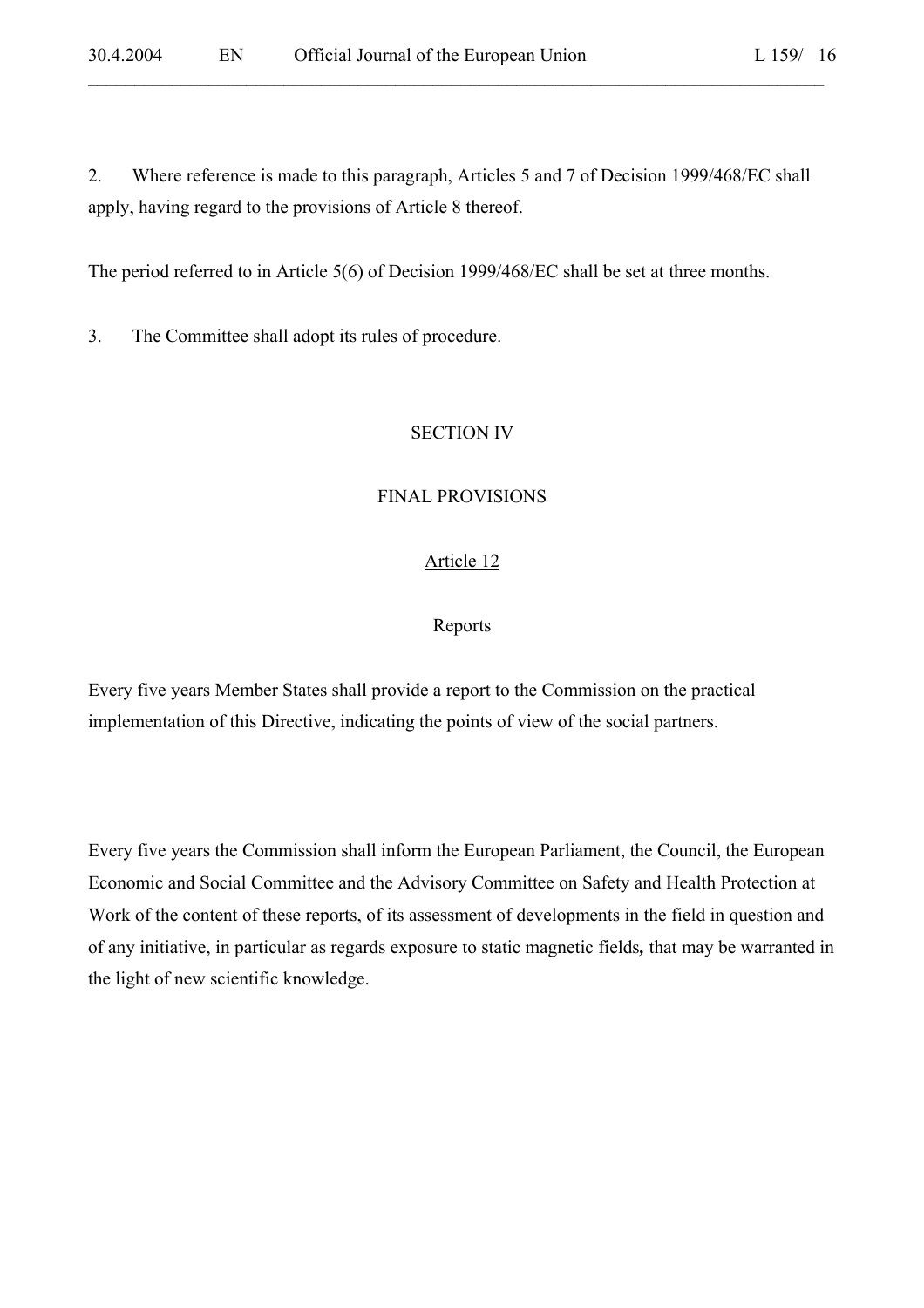$\mathcal{L}_\mathcal{L} = \mathcal{L}_\mathcal{L} = \mathcal{L}_\mathcal{L} = \mathcal{L}_\mathcal{L} = \mathcal{L}_\mathcal{L} = \mathcal{L}_\mathcal{L} = \mathcal{L}_\mathcal{L} = \mathcal{L}_\mathcal{L} = \mathcal{L}_\mathcal{L} = \mathcal{L}_\mathcal{L} = \mathcal{L}_\mathcal{L} = \mathcal{L}_\mathcal{L} = \mathcal{L}_\mathcal{L} = \mathcal{L}_\mathcal{L} = \mathcal{L}_\mathcal{L} = \mathcal{L}_\mathcal{L} = \mathcal{L}_\mathcal{L}$ 

### Transposition

1. The Member States shall bring into force the laws, regulations and administrative provisions necessary to comply with this Directive no later than ...**\*** . They shall forthwith inform the Commission thereof.

When Member States adopt these measures, they shall contain a reference to this Directive or shall be accompanied by such reference on the occasion of their official publication. The methods of making such reference shall be laid down by Member States.

2. Member States shall communicate to the Commission the provisions of national law which they adopt or have already adopted in the field covered by this Directive.

### Article 14

### Entry into force

This Directive shall enter into force on the day of its publication in the Official Journal of the European Union.

 $\overline{a}$ **\***

 <sup>4</sup> years after the entry into force of this Directive.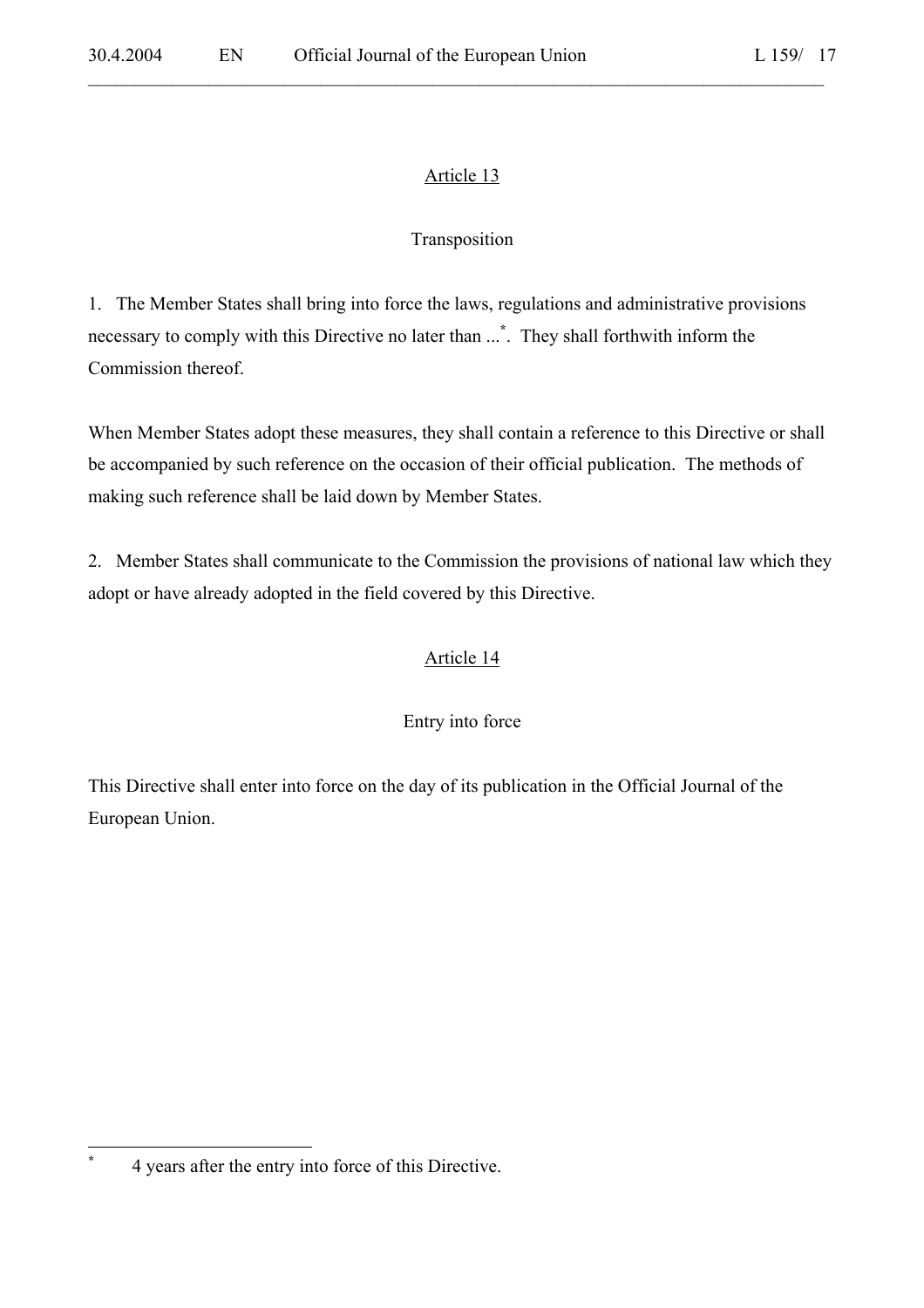$\mathcal{L}_\mathcal{L} = \mathcal{L}_\mathcal{L} = \mathcal{L}_\mathcal{L} = \mathcal{L}_\mathcal{L} = \mathcal{L}_\mathcal{L} = \mathcal{L}_\mathcal{L} = \mathcal{L}_\mathcal{L} = \mathcal{L}_\mathcal{L} = \mathcal{L}_\mathcal{L} = \mathcal{L}_\mathcal{L} = \mathcal{L}_\mathcal{L} = \mathcal{L}_\mathcal{L} = \mathcal{L}_\mathcal{L} = \mathcal{L}_\mathcal{L} = \mathcal{L}_\mathcal{L} = \mathcal{L}_\mathcal{L} = \mathcal{L}_\mathcal{L}$ 

#### Addressees

This Directive is addressed to the Member States.

Done at Strasbourg, 29 April 2004.

For the European Parliament For the Council The President The President P. COX M. McDOWELL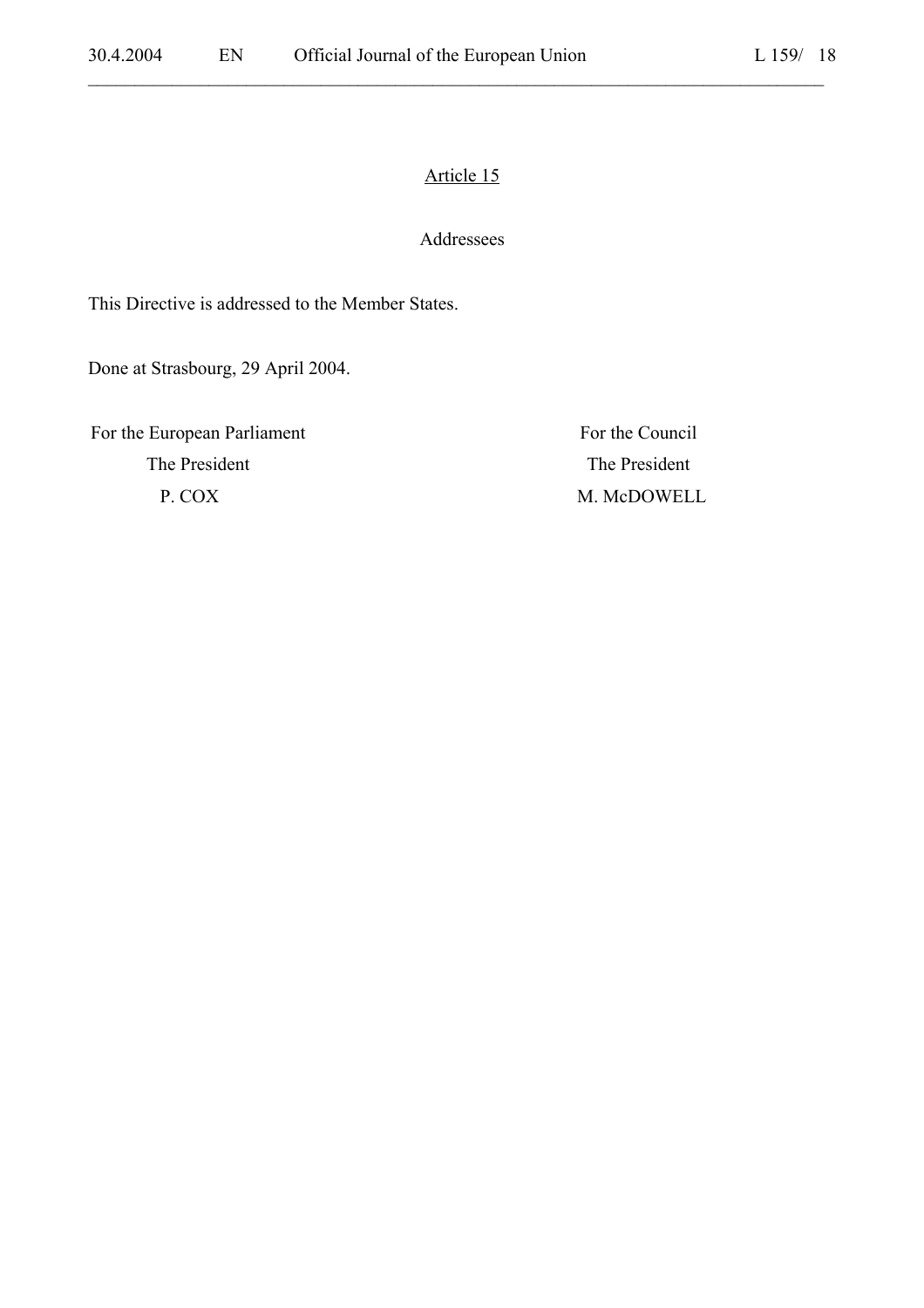### **ANNEX**

## EXPOSURE LIMIT AND ACTION VALUES FOR ELECTROMAGNETIC FIELDS

 $\mathcal{L}_\mathcal{L} = \mathcal{L}_\mathcal{L} = \mathcal{L}_\mathcal{L} = \mathcal{L}_\mathcal{L} = \mathcal{L}_\mathcal{L} = \mathcal{L}_\mathcal{L} = \mathcal{L}_\mathcal{L} = \mathcal{L}_\mathcal{L} = \mathcal{L}_\mathcal{L} = \mathcal{L}_\mathcal{L} = \mathcal{L}_\mathcal{L} = \mathcal{L}_\mathcal{L} = \mathcal{L}_\mathcal{L} = \mathcal{L}_\mathcal{L} = \mathcal{L}_\mathcal{L} = \mathcal{L}_\mathcal{L} = \mathcal{L}_\mathcal{L}$ 

The following physical quantities shall be used to describe the exposure to electromagnetic fields:

*Contact current*  $(I_C)$  between a person and an object is expressed in amperes  $(A)$ . A conductive object in an electric field can be charged by the field.

*Current density* (J) is defined as the current flowing through a unit cross section perpendicular to its direction in a volume conductor such as the human body or part of it, expressed in amperes per square metre  $(A/m^2)$ .

*Electric field strength* is a vector quantity (E) that corresponds to the force exerted on a charged particle regardless of its motion in space. It is expressed in volts per metre (V/m).

*Magnetic field strength* is a vector quantity (H), which, together with the magnetic flux density, specifies a magnetic field at any point in space. It is expressed in amperes per metre (A/m).

*Magnetic flux density* is a vector quantity (B), resulting in a force that acts on moving charges, expressed in teslas (T). In free space and in biological materials, magnetic flux density and magnetic field strength can be interchanged using the equivalence  $1 \text{ A/m} = 4\pi 10^{-7} \text{ T}$ .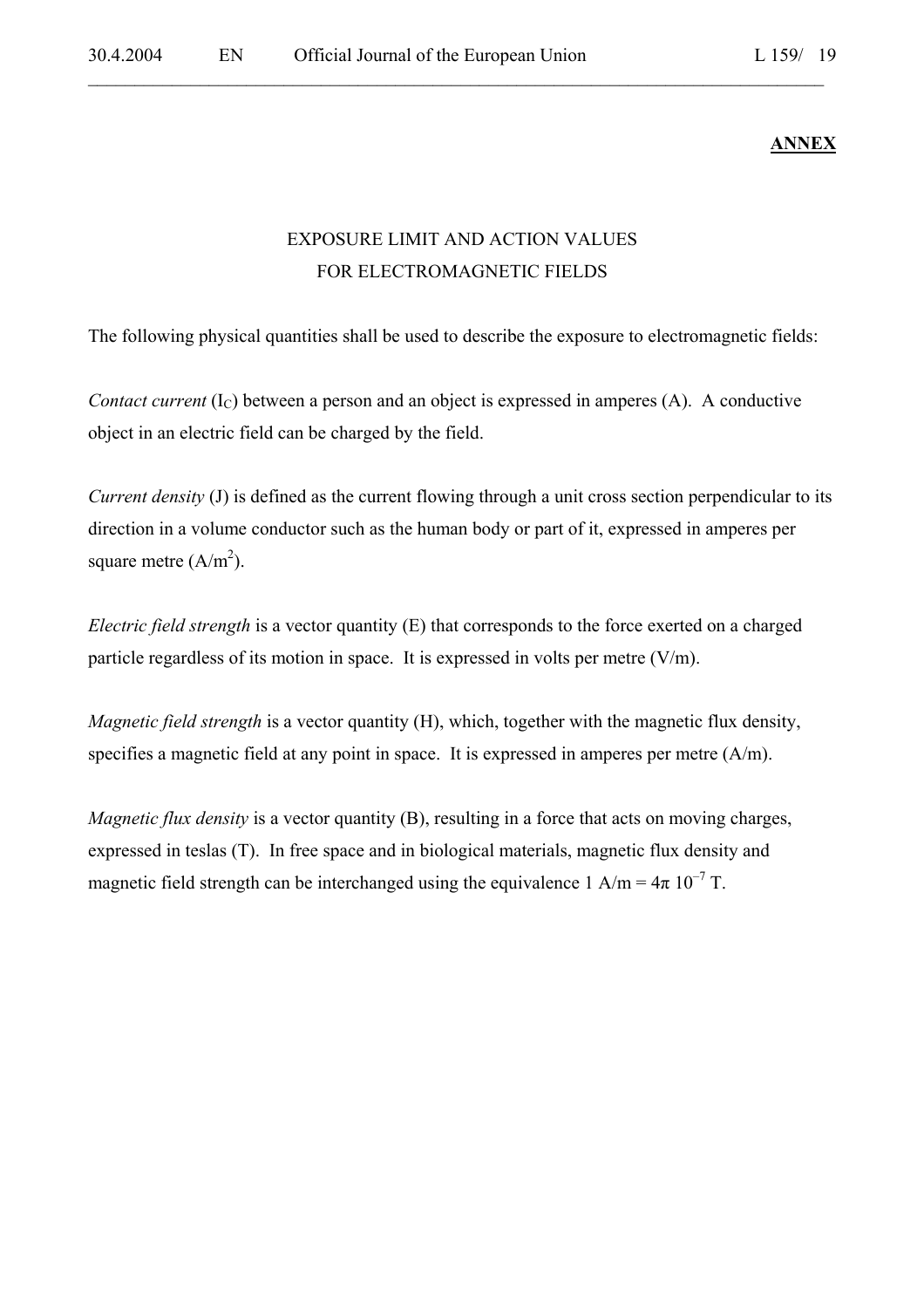*Power density* (S) is the appropriate quantity used for very high frequencies, where the depth of penetration in the body is low. It is the radiant power incident perpendicular to a surface, divided by the area of the surface and is expressed in watts per square metre  $(W/m<sup>2</sup>)$ .

 $\mathcal{L}_\mathcal{L} = \mathcal{L}_\mathcal{L} = \mathcal{L}_\mathcal{L} = \mathcal{L}_\mathcal{L} = \mathcal{L}_\mathcal{L} = \mathcal{L}_\mathcal{L} = \mathcal{L}_\mathcal{L} = \mathcal{L}_\mathcal{L} = \mathcal{L}_\mathcal{L} = \mathcal{L}_\mathcal{L} = \mathcal{L}_\mathcal{L} = \mathcal{L}_\mathcal{L} = \mathcal{L}_\mathcal{L} = \mathcal{L}_\mathcal{L} = \mathcal{L}_\mathcal{L} = \mathcal{L}_\mathcal{L} = \mathcal{L}_\mathcal{L}$ 

*Specific energy absorption* (SA) is defined as the energy absorbed per unit mass of biological tissue, expressed in joules per kilogram (J/kg). In this directive it is used for limiting non-thermal effects from pulsed microwave radiation.

*Specific energy absorption rate* (SAR) averaged over the whole body or over parts of the body, is defined as the rate at which energy is absorbed per unit mass of body tissue and is expressed in watts per kilogram (W/kg). Whole body SAR is a widely accepted measure for relating adverse thermal effects to radio frequency (RF) exposure. Besides the whole body average SAR, local SAR values are necessary to evaluate and limit excessive energy deposition in small parts of the body resulting from special exposure conditions. Examples of such conditions are: a grounded individual exposed to RF in the low MHz range and individuals exposed in the near field of an antenna.

Of these quantities, magnetic flux density, contact current, electric and magnetic field strengths and power density can be measured directly.

#### A. EXPOSURE LIMIT VALUES

Depending on frequency, the following physical quantities are used to specify the exposure limit values of electromagnetic fields:

– exposure limit values are provided for current density for time-varying fields up to 1 Hz, to prevent effects on the cardiovascular and central nervous system,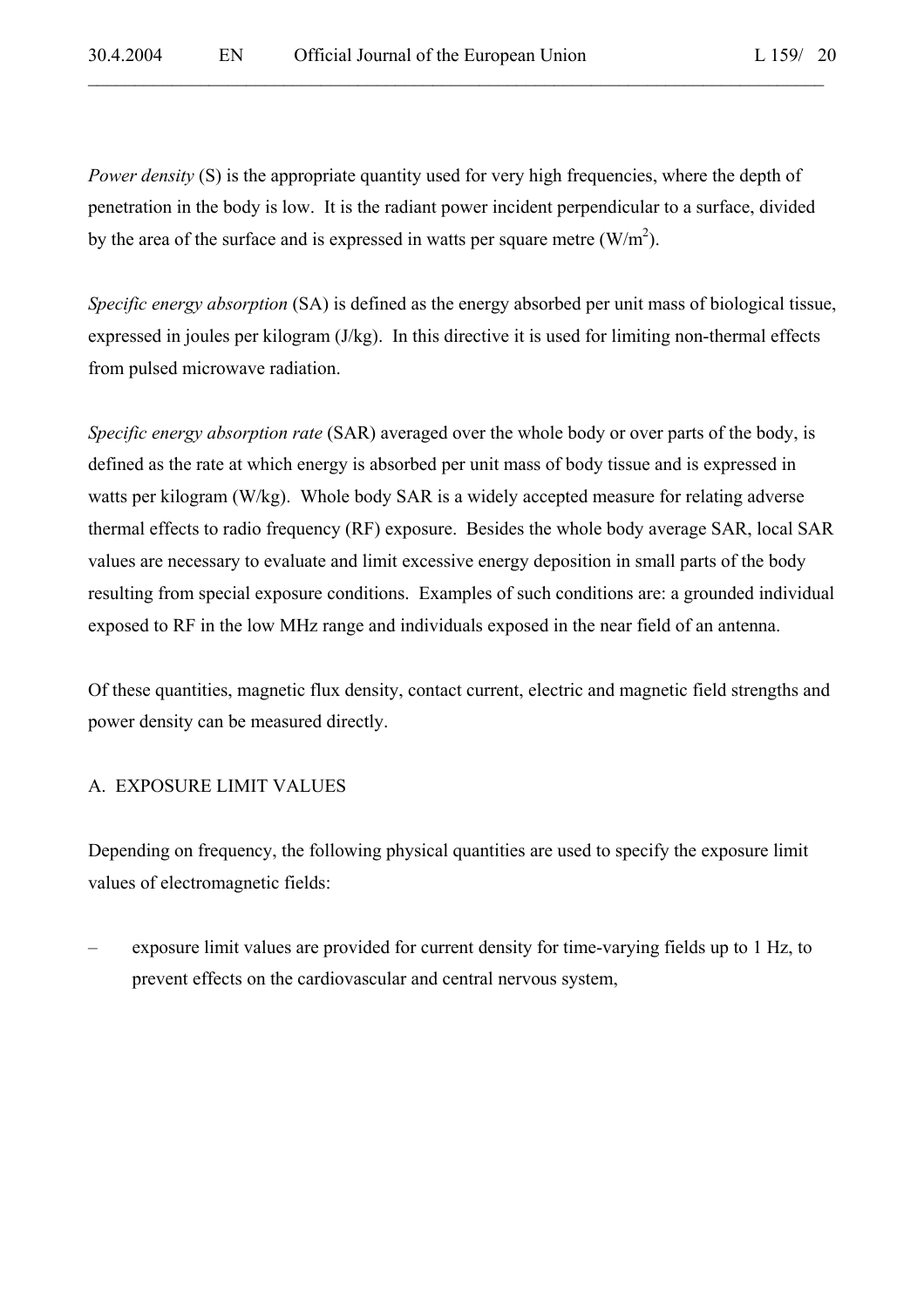– between 1 Hz and 10 MHz exposure limit values are provided on current density to prevent effects on central nervous system functions,

 $\mathcal{L}_\mathcal{L} = \mathcal{L}_\mathcal{L} = \mathcal{L}_\mathcal{L} = \mathcal{L}_\mathcal{L} = \mathcal{L}_\mathcal{L} = \mathcal{L}_\mathcal{L} = \mathcal{L}_\mathcal{L} = \mathcal{L}_\mathcal{L} = \mathcal{L}_\mathcal{L} = \mathcal{L}_\mathcal{L} = \mathcal{L}_\mathcal{L} = \mathcal{L}_\mathcal{L} = \mathcal{L}_\mathcal{L} = \mathcal{L}_\mathcal{L} = \mathcal{L}_\mathcal{L} = \mathcal{L}_\mathcal{L} = \mathcal{L}_\mathcal{L}$ 

- between 100 kHz and 10 GHz exposure limit values on SAR are provided to prevent whole-body heat stress and excessive localised heating of tissues. In the range 100 kHz to 10 MHz, exposure limit values on both current density and SAR are provided,
- between 10 GHz and 300 GHz an exposure limit value on power density is provided to prevent excessive tissue heating at or near the body surface.

Table 1: Exposure limit values (Article 3(1)). All conditions to be satisfied

| Frequency range       | Current              | Whole      | Localised  | Localised  | Power               |
|-----------------------|----------------------|------------|------------|------------|---------------------|
|                       | density              | body       | <b>SAR</b> | <b>SAR</b> | density             |
|                       | for head             | average    | (head and  | (limb)     | S                   |
|                       | and trunk            | <b>SAR</b> | trunk)     | (W/kg)     | (W/m <sup>2</sup> ) |
|                       |                      | (W/kg)     | (W/kg)     |            |                     |
|                       | (mA/m <sup>2</sup> ) |            |            |            |                     |
|                       | (rms)                |            |            |            |                     |
| Up to $1$ Hz          | 40                   |            |            |            |                     |
| $1 - 4$ Hz            | 40/f                 |            |            |            |                     |
| $4 - 1000$ Hz         | 10                   |            |            |            |                     |
| $1000$ Hz $- 100$ kHz | f/100                |            |            |            |                     |
| $100$ kHz $- 10$ MHz  | f/100                | 0,4        | 10         | 20         |                     |
| $10 MHz - 10 GHz$     |                      | 0,4        | 10         | 20         |                     |
| $10 - 300$ GHz        |                      |            |            |            | 50                  |

Notes:

1. f is the frequency in Hertz.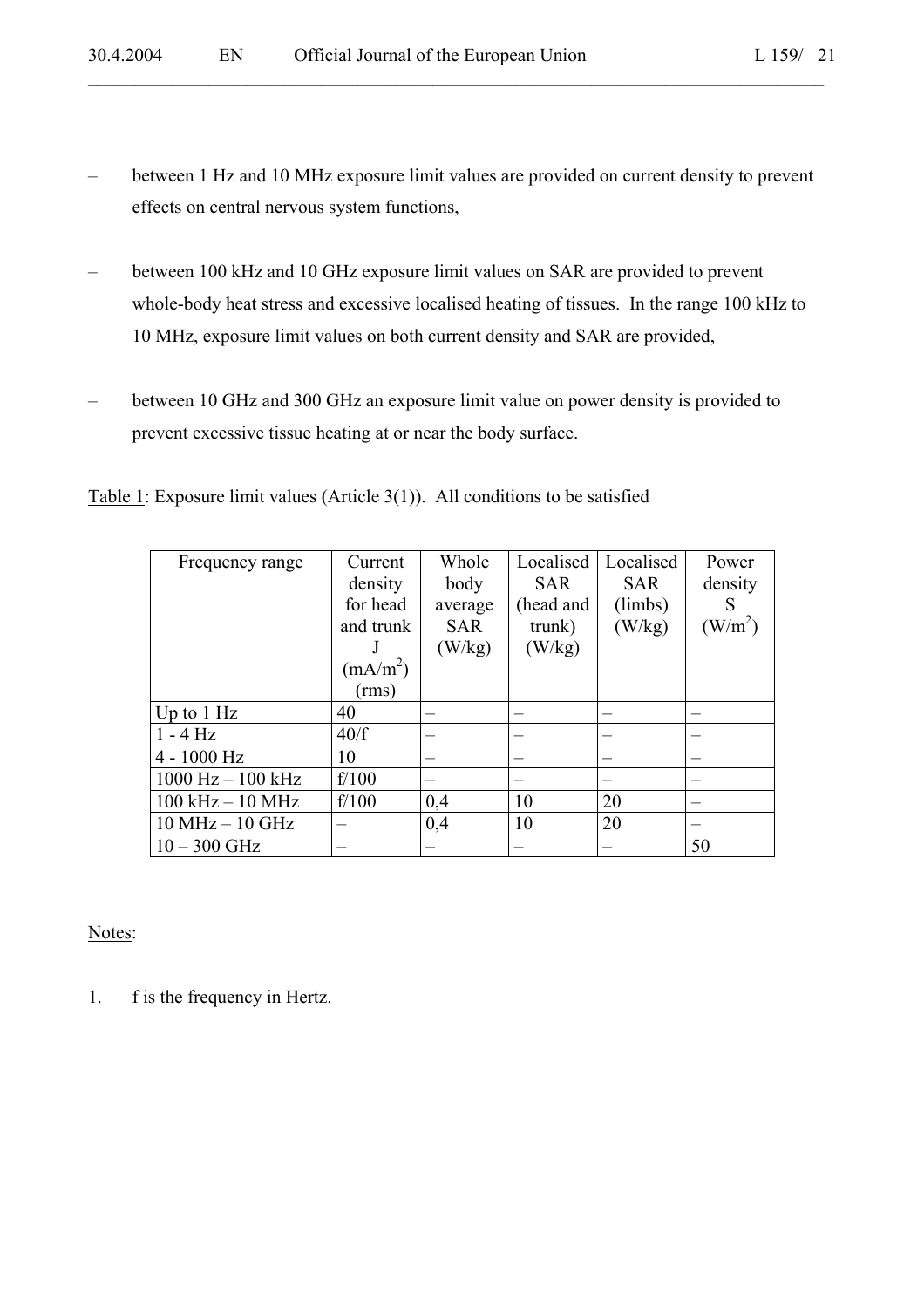2. The exposure limit values on the current density are intended to protect against acute exposure effects on central nervous system tissues in the head and trunk of the body. The exposure limit values in the frequency range 1 Hz to 10 MHz are based on established adverse effects on the central nervous system. Such acute effects are essentially instantaneous and there is no scientific justification to modify the exposure limit values for exposure of short duration. However, since the exposure limit values refer to adverse effects on the central nervous system, these exposure limit values may permit higher current densities in body tissues other than the central nervous system under the same exposure conditions.

- 3. Because of the electrical inhomogeneity of the body, current densities should be calculated as averages over a cross-section of 1 cm<sup>2</sup> perpendicular to the current direction.
- 4. For frequencies up to 100 kHz, peak current density values can be obtained by multiplying the rms value by  $(2)^{\frac{1}{2}}$ .
- 5. For frequencies up to 100 kHz and for pulsed magnetic fields, the maximum current density associated with the pulses can be calculated from the rise/fall times and the maximum rate of change of magnetic flux density. The induced current density can then be compared with the appropriate exposure limit value. For pulses of duration  $t_p$ , the equivalent frequency to apply for the exposure limit values should be calculated as  $f=1/(2t_p)$ .
- 6. All SAR values are to be averaged over any six-minute period.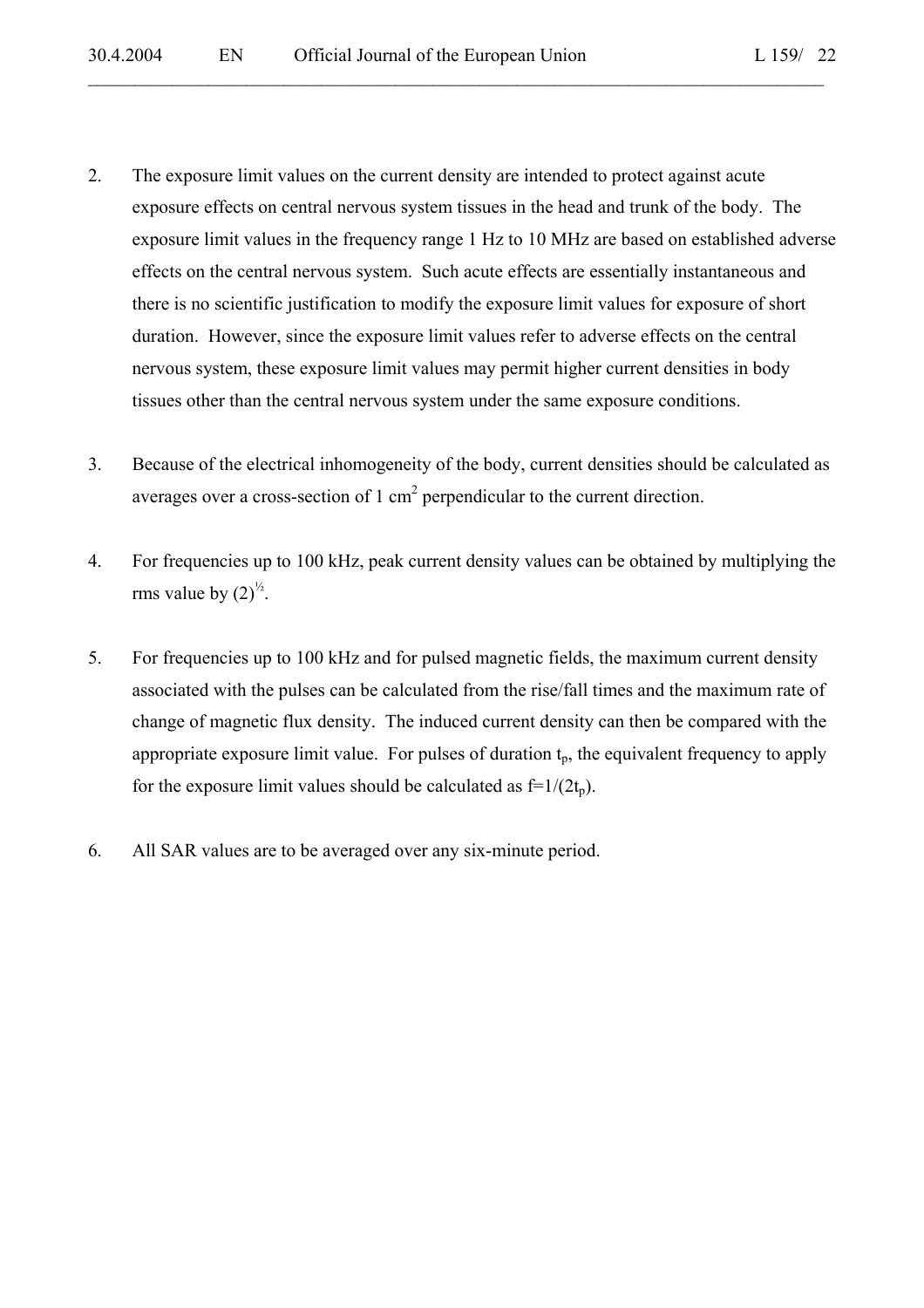7. Localised SAR averaging mass is any 10 g of contiguous tissue; the maximum SAR so obtained should be the value used for estimating exposure. These 10 g of tissue are intended to be a mass of contiguous tissue with nearly homogeneous electrical properties. In specifying a contiguous mass of tissue, it is recognised that this concept can be used in computational dosimetry but may present difficulties for direct physical measurements. A simple geometry such as cubic tissue mass can be used provided that the calculated dosimetric quantities have conservative values relative to the exposure guidelines.

- 8. For pulsed exposures in the frequency range 0,3 to 10 GHz and for localised exposure of the head, in order to limit and avoid auditory effects caused by thermoelastic expansion, an additional exposure limit value is recommended. This is that the SA should not exceed 10 mJ/kg averaged over 10 g of tissue.
- 9. Power densities are to be averaged over any 20 cm<sup>2</sup> of exposed area and any  $68/f^{1,05}$ -minute period (where f is in GHz) to compensate for progressively shorter penetration depth as the frequency increases. Spatial maximum power densities averaged over  $1 \text{ cm}^2$  should not exceed 20 times the value of 50  $W/m<sup>2</sup>$ .
- 10. With regard to pulsed or transient electromagnetic fields, or generally with regard to simultaneous exposure to multiple frequency fields, appropriate methods of assessment, measurement and/or calculation capable of analysing the characteristics of the waveforms and nature of biological interactions have to be applied, taking account of European harmonised standards developed by CENELEC.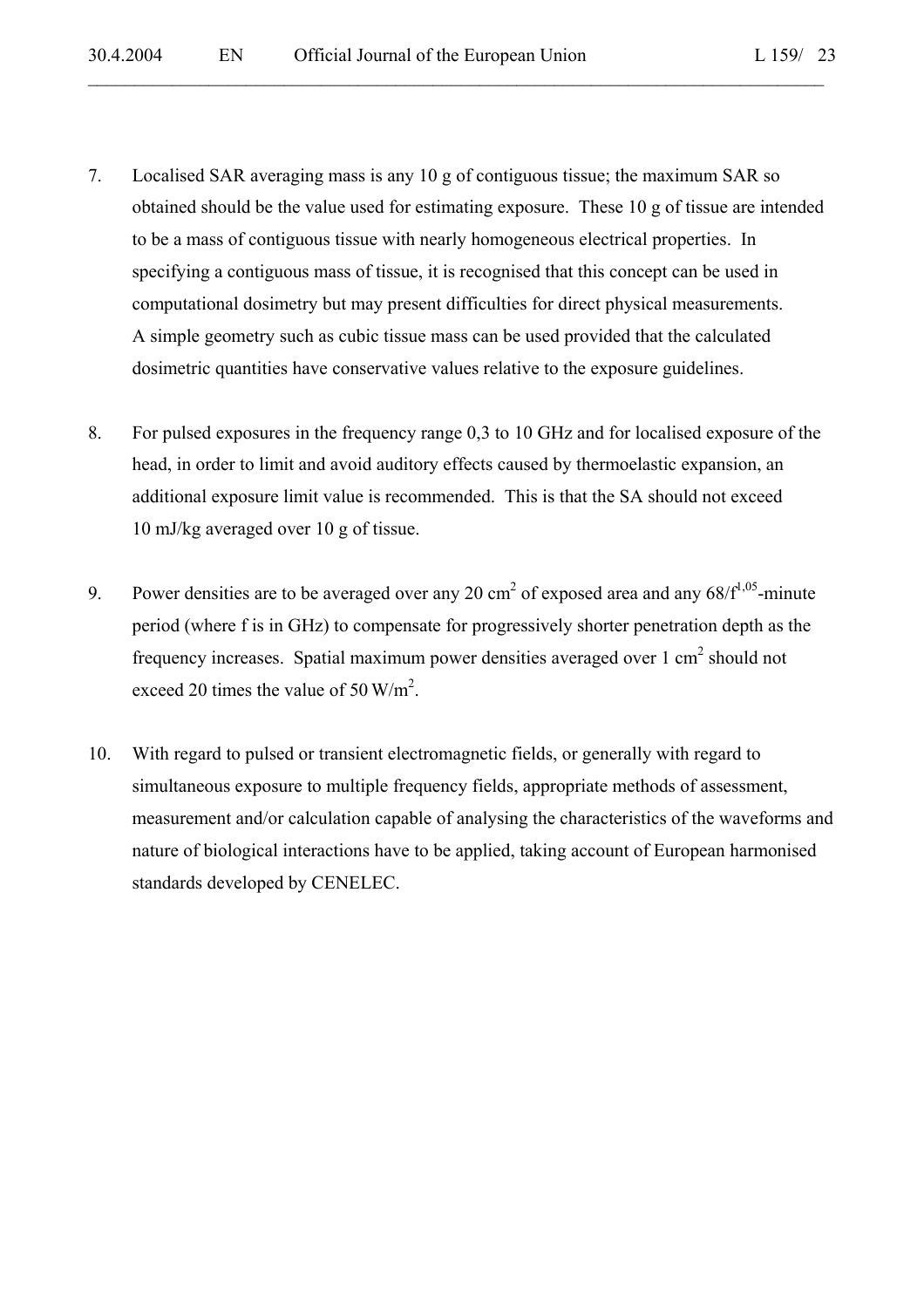#### B. ACTION VALUES

The action values referred to in Table 2 are obtained from the exposure limit values according to the rationale used by the International Commission on Non-ionising Radiation Protection (ICNIRP) in its guidelines on limiting exposure to non-ionising radiation (ICNIRP 7/99).

| Frequency range            | Electric    | Magnetic        | Magnetic       | Equivalent                               | Contact        | Limb              |
|----------------------------|-------------|-----------------|----------------|------------------------------------------|----------------|-------------------|
|                            | field       | field           | flux           | plane wave                               | current, $I_C$ | induced           |
|                            | strength, E | strength, H     | density, B     | power                                    | (mA)           | current, $I_L$    |
|                            | (V/m)       | (A/m)           | $(\mu T)$      | density, $S_{eq}$<br>(W/m <sup>2</sup> ) |                | (mA)              |
| $0-1Hz$                    |             | $1,63x10^5$     | $2x10^5$       |                                          | 1,0            |                   |
| $1-8$ Hz                   | 20000       | $1,63x10^5/f^2$ | $2x10^5/f^2$   | $\qquad \qquad -$                        | 1,0            | $\qquad \qquad -$ |
| $8-25$ Hz                  | 20000       | $2x10^4/f$      | $2,5x10^{4}/f$ |                                          | 1,0            |                   |
| $0,025 - 0,82kHz$          | 500/f       | 20/f            | 25/f           |                                          | 1,0            |                   |
| $0,82 - 2,5$ kHz           | 610         | 24,4            | 30,7           |                                          | 1,0            |                   |
| $2,5 - 65$ kHz             | 610         | 24,4            | 30,7           |                                          | 0,4f           |                   |
| $65 - 100$ kHz             | 610         | 1600/f          | 2000/f         | $\overline{\phantom{0}}$                 | 0.4f           |                   |
| $0,1 - 1$ MHz              | 610         | 1,6/f           | 2/f            | $\qquad \qquad -$                        | 40             | $\qquad \qquad -$ |
| $1 - 10$ MHz               | 610/f       | 1,6/f           | 2/f            |                                          | 40             |                   |
| $10 - 110$ MHz             | 61          | 0,16            | 0,2            | 10                                       | 40             | 100               |
| $110 - 400$ MHz            | 61          | 0,16            | 0,2            | 10                                       |                | $\qquad \qquad -$ |
| $400 - 2000$<br><b>MHz</b> | $3f^{1/2}$  | $0.008f^{1/2}$  | $0.01f^{1/2}$  | f/40                                     |                |                   |
| $2 - 300$ GHz              | 137         | 0,36            | 0,45           | 50                                       |                |                   |

Table 2: Action values (Article 3(2)) (unperturbed rms values)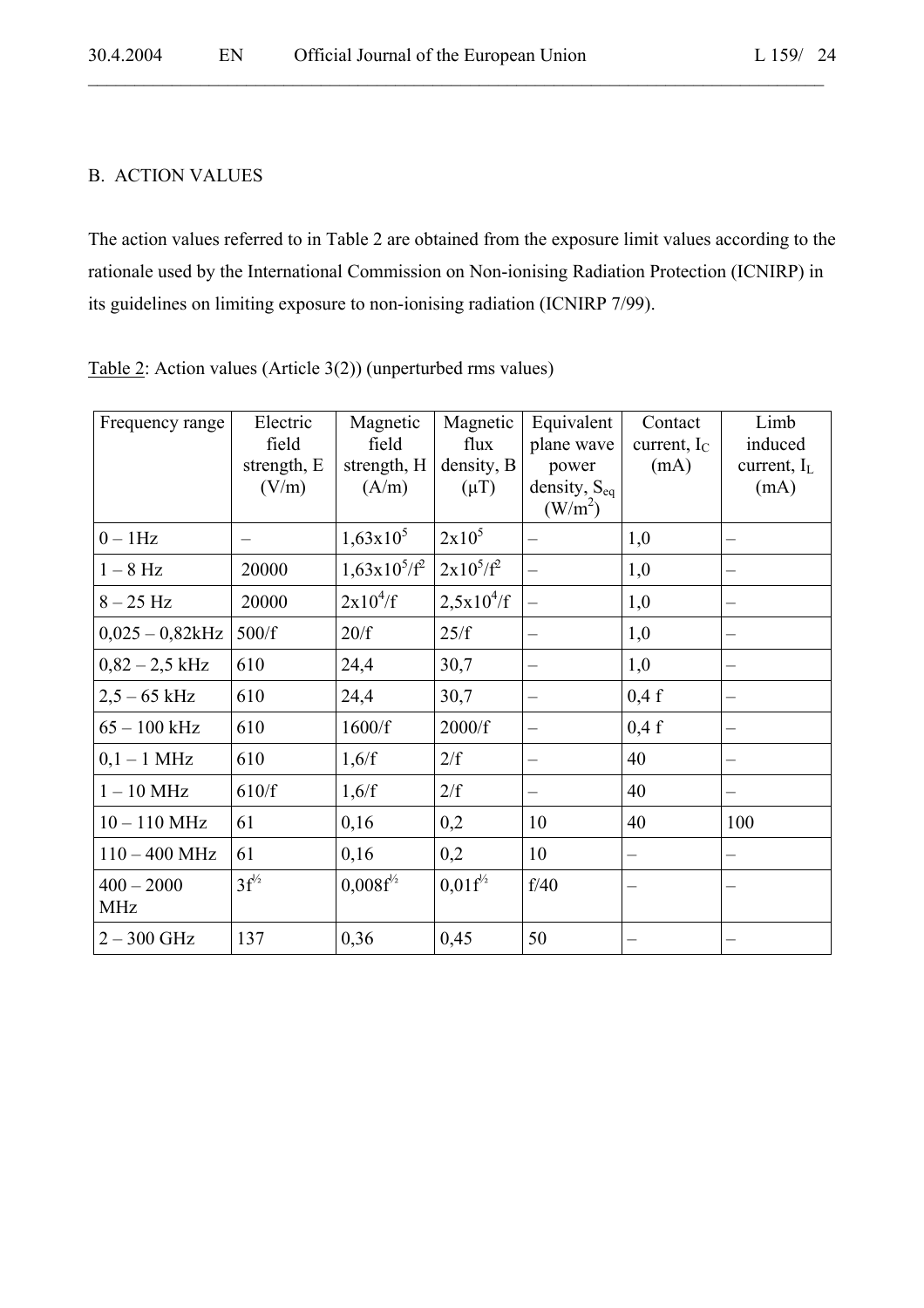#### Notes:

- 1. f is the frequency in the units indicated in the frequency range column.
- 2. For frequencies between 100 kHz and 10 GHz,  $S_{eq}$ ,  $E^2$ ,  $H^2$ ,  $B^2$  and  $I_L^2$  are to be averaged over any six-minute period.

 $\mathcal{L}_\mathcal{L} = \mathcal{L}_\mathcal{L} = \mathcal{L}_\mathcal{L} = \mathcal{L}_\mathcal{L} = \mathcal{L}_\mathcal{L} = \mathcal{L}_\mathcal{L} = \mathcal{L}_\mathcal{L} = \mathcal{L}_\mathcal{L} = \mathcal{L}_\mathcal{L} = \mathcal{L}_\mathcal{L} = \mathcal{L}_\mathcal{L} = \mathcal{L}_\mathcal{L} = \mathcal{L}_\mathcal{L} = \mathcal{L}_\mathcal{L} = \mathcal{L}_\mathcal{L} = \mathcal{L}_\mathcal{L} = \mathcal{L}_\mathcal{L}$ 

- 3. For frequencies exceeding 10 GHz,  $S_{eq}$ ,  $E^2$ ,  $H^2$  and  $B^2$  are to be averaged over any  $68/f^{1.05}$ -minute period (f in GHz).
- 4. For frequencies up to 100 kHz, peak action values for the field strengths can be obtained by multiplying the rms value by  $(2)^{\frac{1}{2}}$ . For pulses of duration  $t_p$ , the equivalent frequency to apply for the action values should be calculated as  $f=1/(2t_p)$ .

For frequencies between 100 kHz and 10 MHz, peak action values for the field strengths are calculated by multiplying the relevant rms values by  $10^a$ , where a =  $(0.665 \log (f/10^5) +$ 0,176), f in Hz.

For frequencies between 10 MHz and 300 GHz, peak action values are calculated by multiplying the corresponding rms values by 32 for the field strengths and by 1000 for the equivalent plane wave power density.